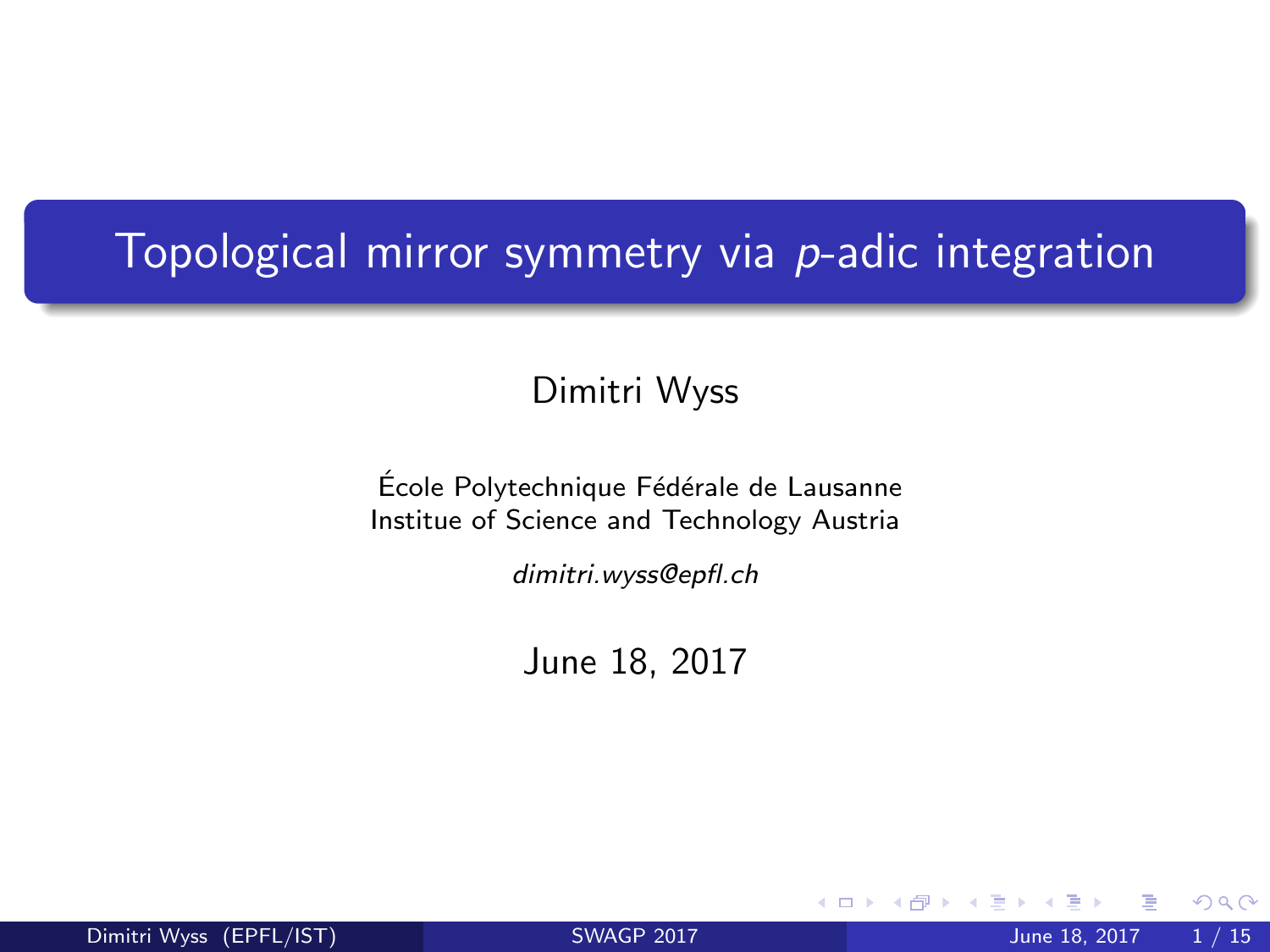### Joint with Michael Groechening and Paul Ziegler

◆ ロ ▶ → 伊

 $\rightarrow$ 

 $299$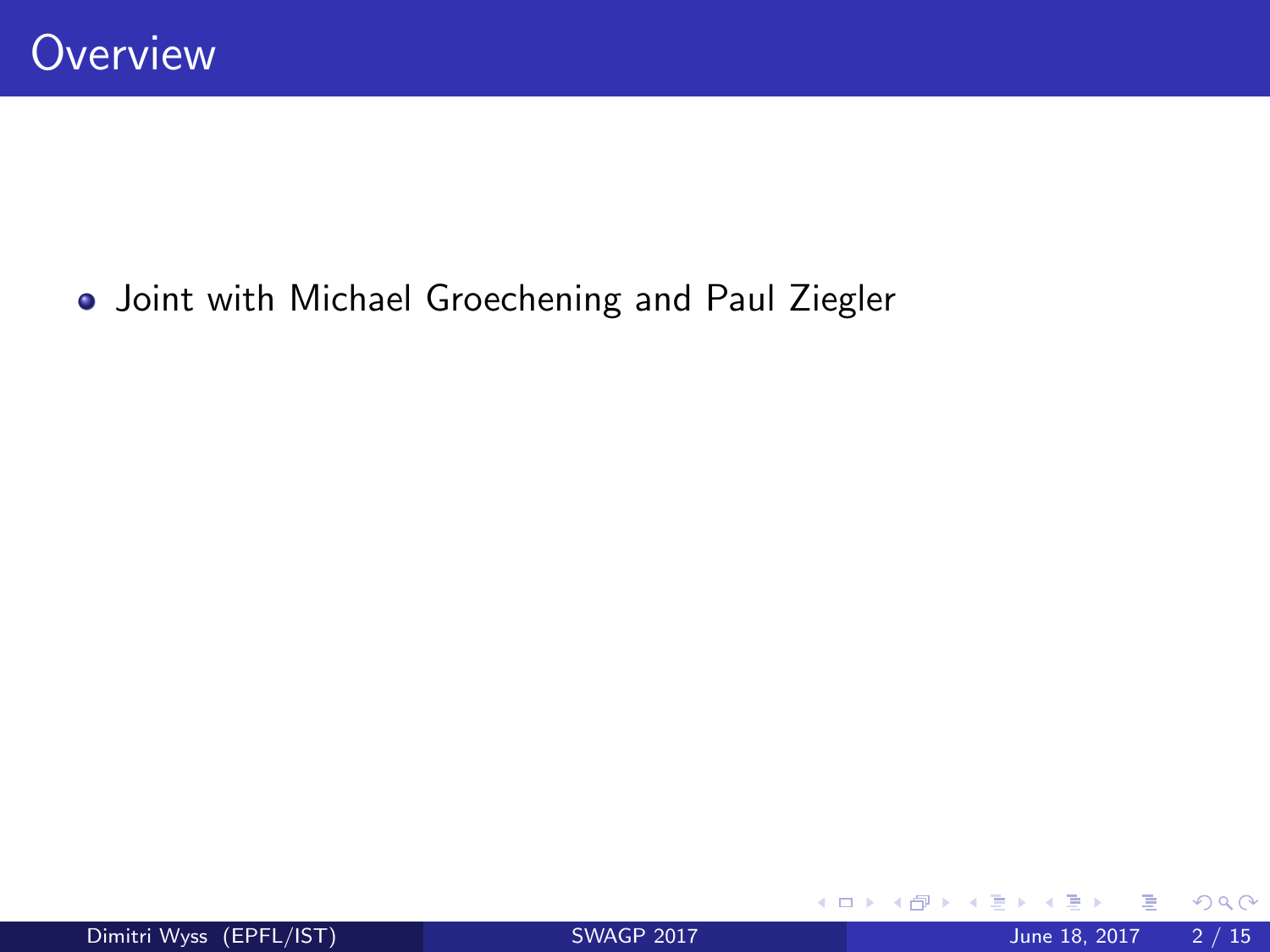- Joint with Michael Groechening and Paul Ziegler
- Mirror symmetry considerations led [Hausel-Thaddeus, 2003] to conjecture an equality of string-theoretic Hodge numbers of  $SL<sub>n</sub>$  and  $PGL_n$  Higgs moduli spaces.

4 0 8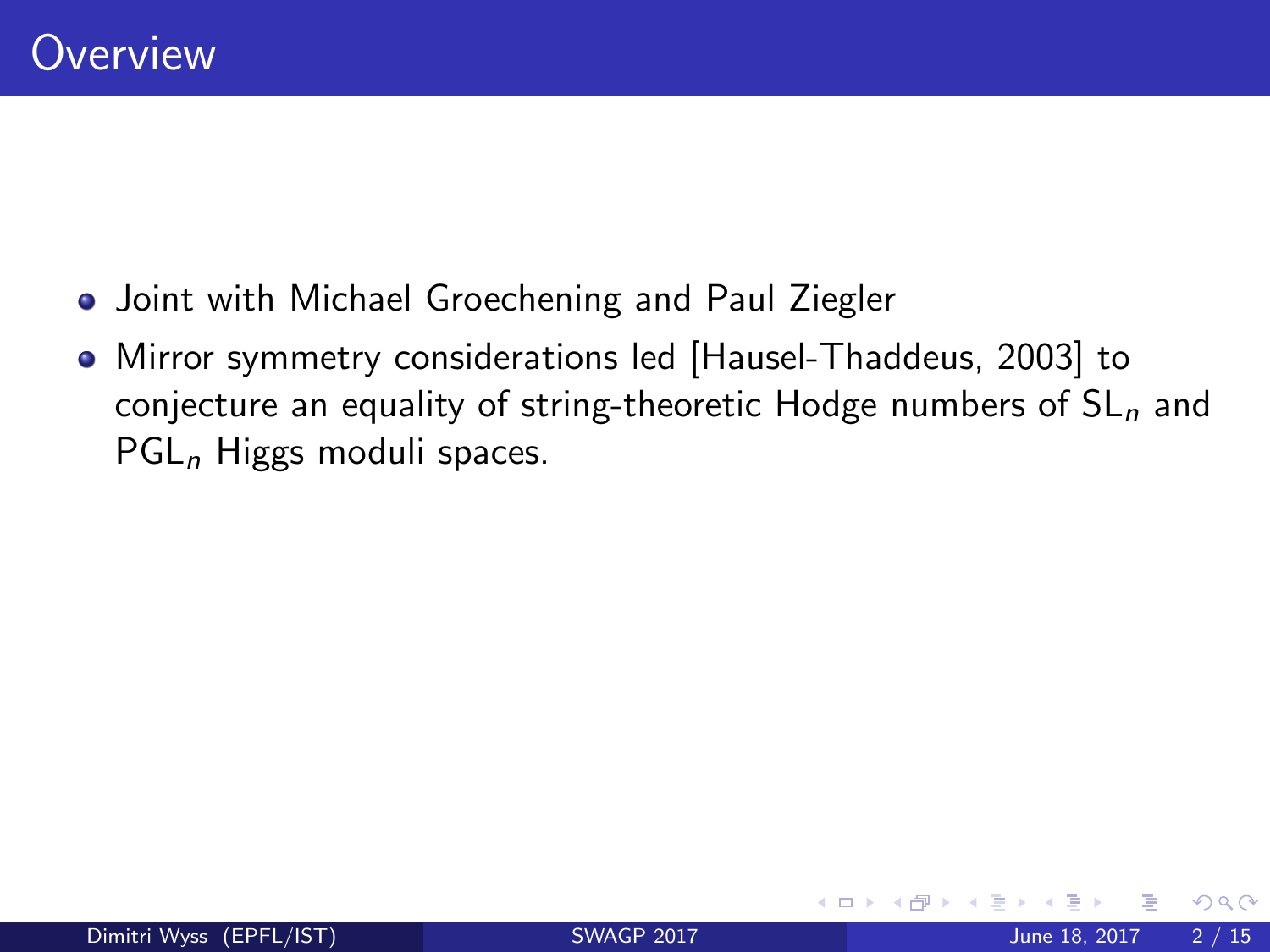- Joint with Michael Groechening and Paul Ziegler
- Mirror symmetry considerations led [Hausel-Thaddeus, 2003] to conjecture an equality of string-theoretic Hodge numbers of  $SL<sub>n</sub>$  and  $PGL_n$  Higgs moduli spaces.
- Their conjecture can be reformulated in terms of counting points over finite fields. This in turn can be done by computing  $p$ -adic volumes.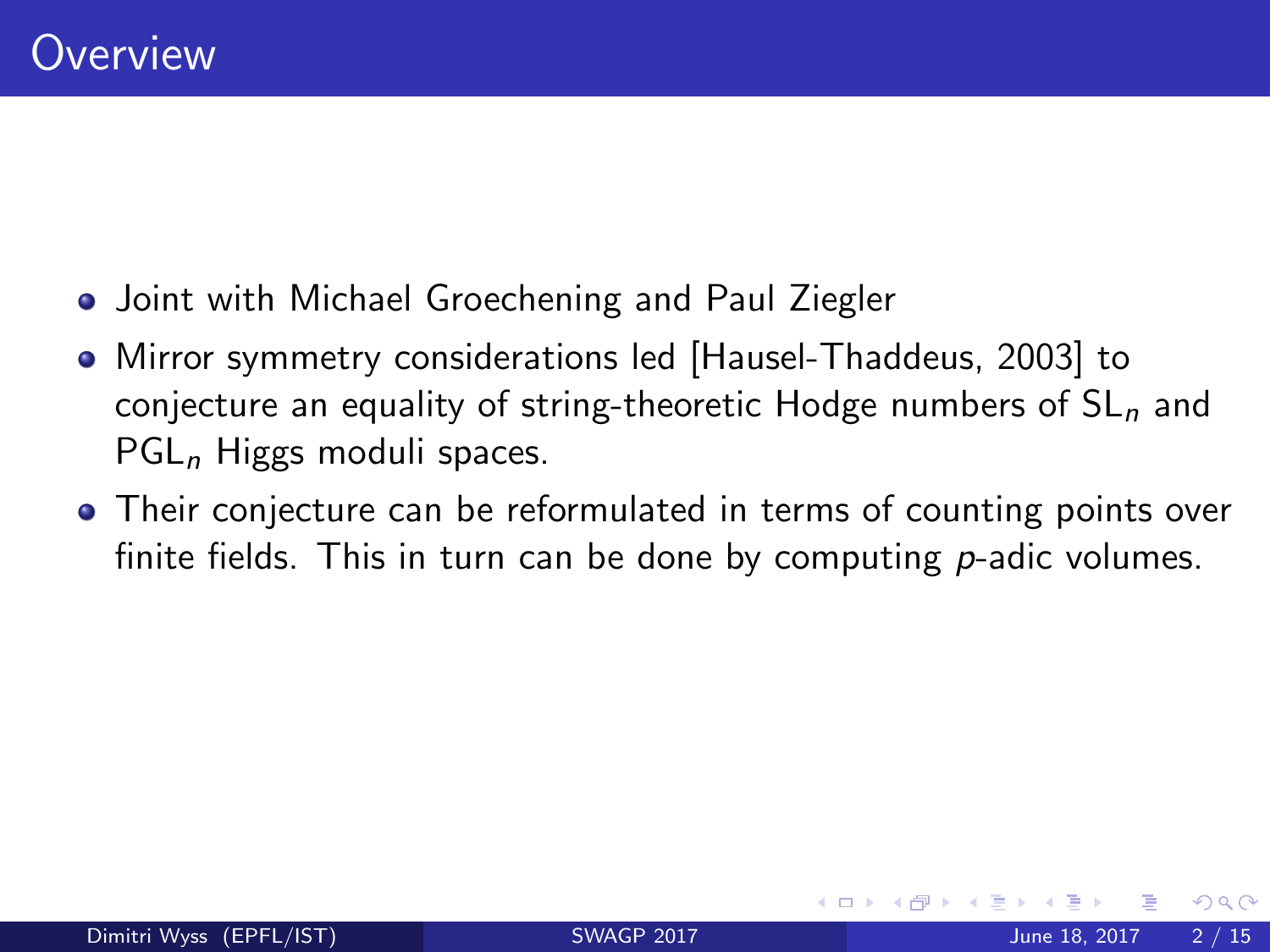- Joint with Michael Groechening and Paul Ziegler
- Mirror symmetry considerations led [Hausel-Thaddeus, 2003] to conjecture an equality of string-theoretic Hodge numbers of  $SL<sub>n</sub>$  and  $PGL_n$  Higgs moduli spaces.
- Their conjecture can be reformulated in terms of counting points over finite fields. This in turn can be done by computing  $p$ -adic volumes.
- $\bullet$  We can compare the p-adic volumes of the two moduli spaces, since "singular Hitchin fibers have measure 0".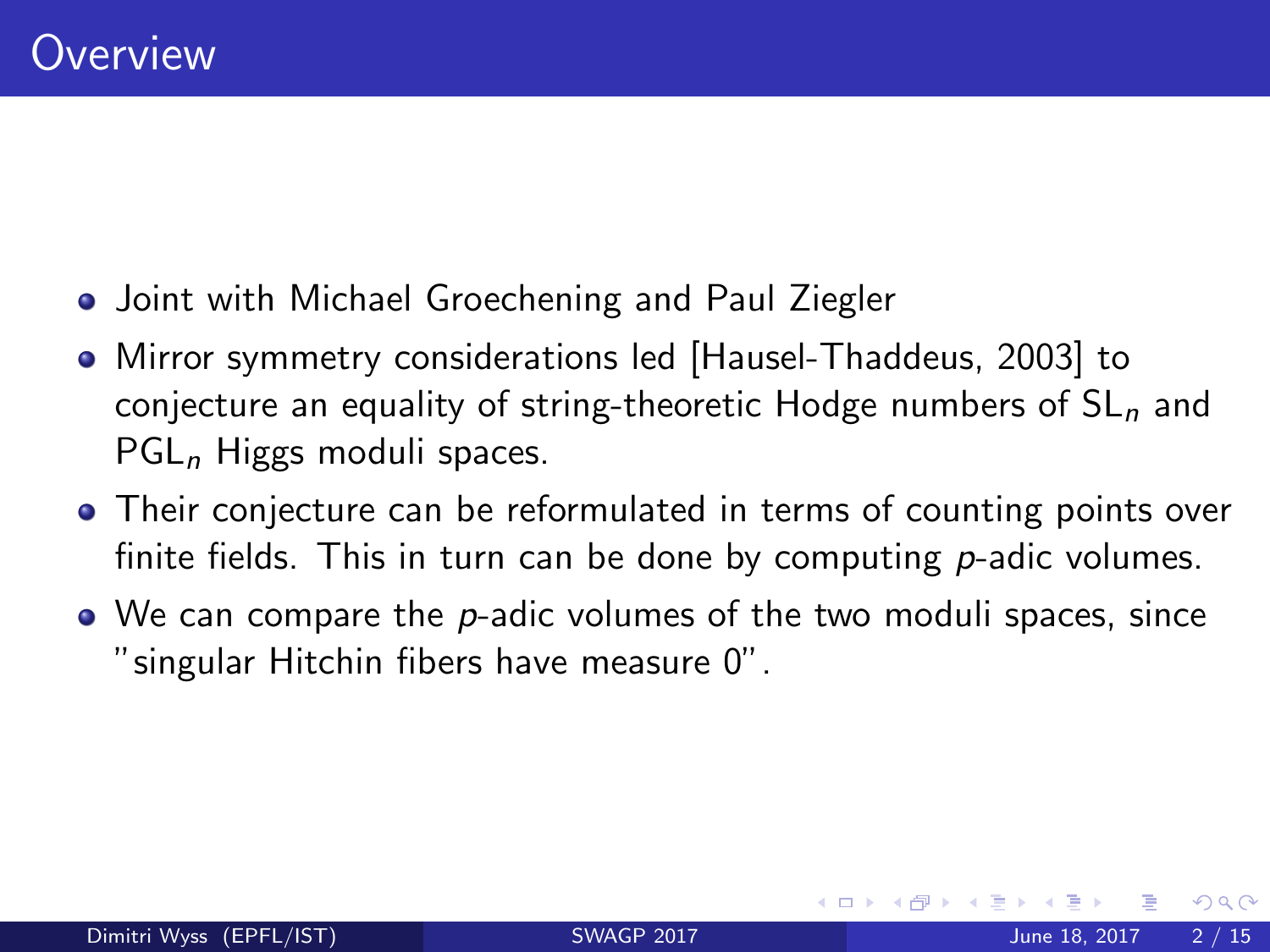- Let C be a smooth projective curve of genus g and  $K = K_C$  the canonical bundle.
- A Higgs bundle on C is a pair  $(E, \phi)$ , where E is a rank n vector bundle on  $\, C \,$  and  $\phi \in H^0(\, C, \operatorname{\mathsf{End}}\nolimits(E) \otimes K).$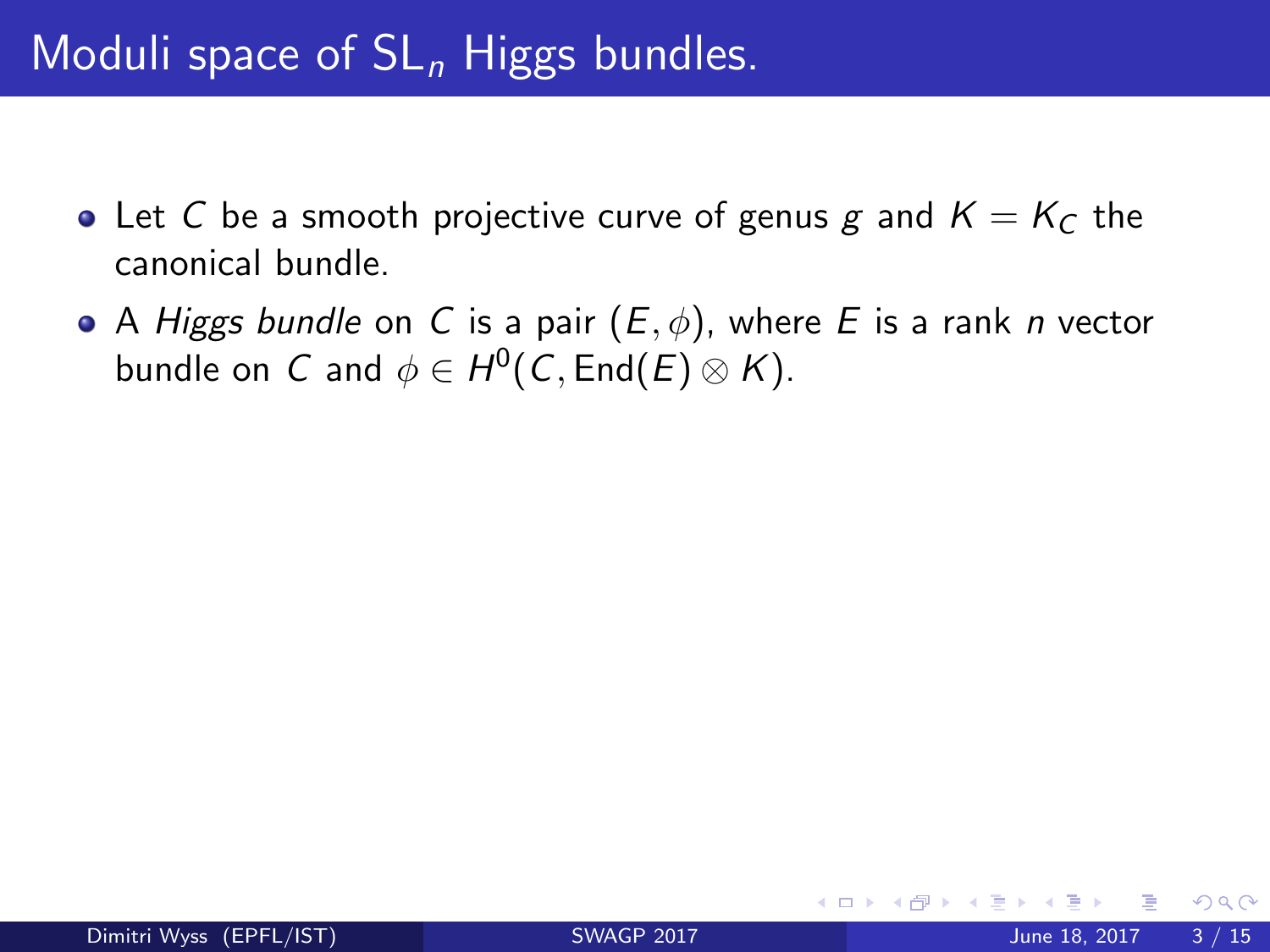- Let C be a smooth projective curve of genus g and  $K = K_C$  the canonical bundle.
- A Higgs bundle on C is a pair  $(E, \phi)$ , where E is a rank n vector bundle on  $\, C \,$  and  $\phi \in H^0(\, C, \operatorname{\mathsf{End}}\nolimits(E) \otimes K).$

#### **Definition**

For an integer d coprime to n and a line bundle L of degree d on  $C$  define the moduli space of (twisted)  $SL_n$ -Higgs bundles as

$$
\mathcal{M}^d_{{\mathsf{SL}}_n}(\mathcal{C})=\{ \text{Stable Higgs bundles } (E,\phi), \text{ with } \det E\cong L, \; \mathsf{tr}\phi=0 \} \, / \sim
$$

 $\mathcal{M}^d_{\mathsf{SL}_n}(\mathcal{C})$  is a smooth quasi-projective variety.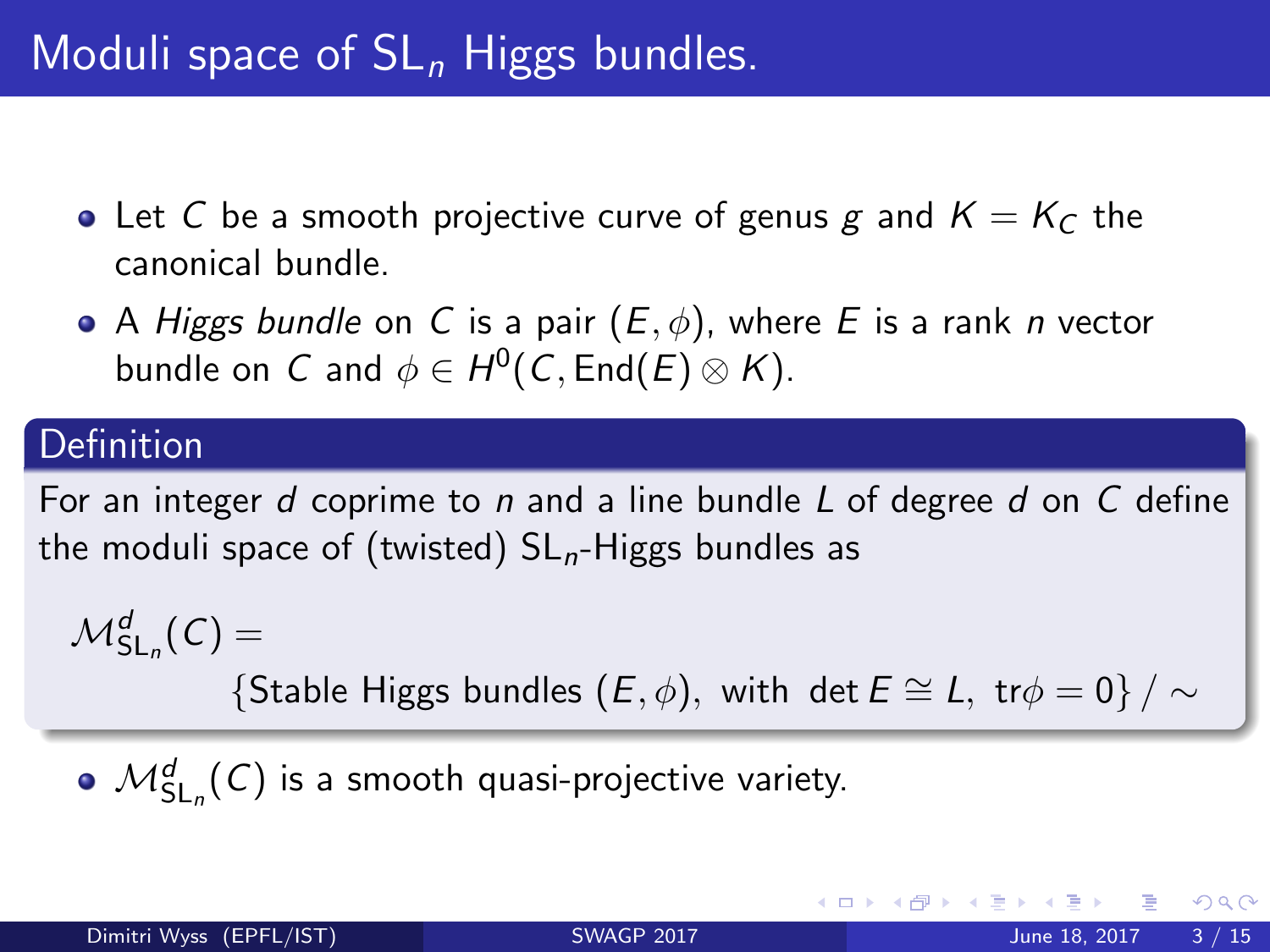# <span id="page-7-0"></span>Moduli space of  $PGL_n$  Higgs bundles

The *n*-torsion points  $\Gamma = \mathsf{Jac}_\mathcal{C}[n] \cong (\mathbb{Z}/n\mathbb{Z})^{2g}$  act on  $\mathcal{M}^d_{\mathsf{SL}_n}(\mathcal{C})$  by tensoring:

$$
\gamma \cdot (E, \phi) = (E \otimes \gamma, \phi), \text{ for } \gamma \in \Gamma.
$$

### Definition

The moduli space of (twisted)  $PGL_n$  Higgs bundles is

$$
\mathcal{M}^d_{\mathsf{PGL}_n}(\mathsf{C})=\mathcal{M}^d_{\mathsf{SL}_n}(\mathsf{C})/\Gamma.
$$

• Remark: More generally one can construct moduli space of G-Higgs bundles for any reductive G, it is however unclear how to "twist" in general.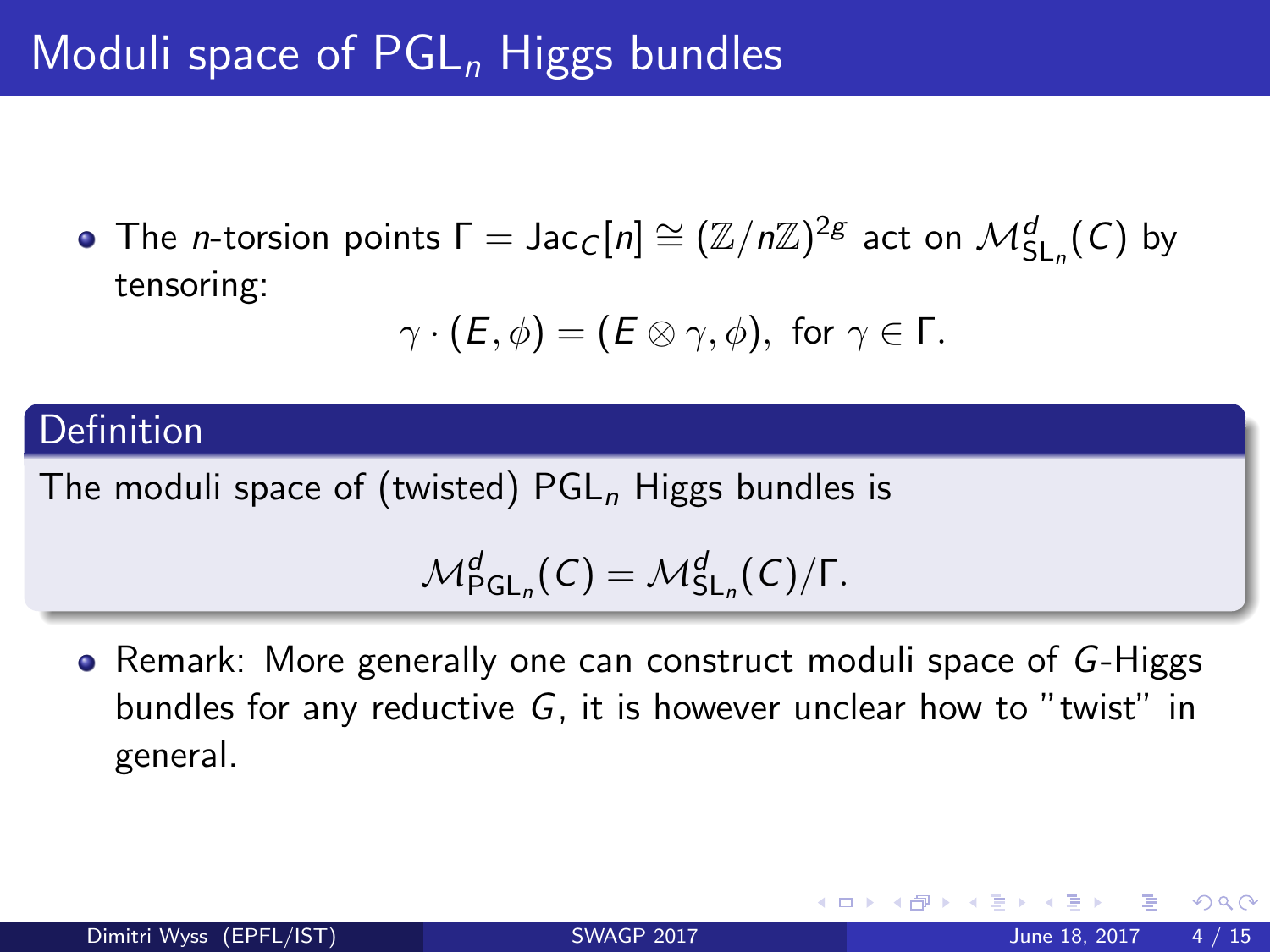# <span id="page-8-0"></span>Hitchin Fibration

Given a Higgs bundle  $(E,\phi)\in H^0(\mathcal{C},\mathsf{End}(E)\otimes K)$  we can consider its characteristic polynomial  $h(\phi)\in \bigoplus_{i=1}^n H^0(\mathcal{C},K^{\otimes i}).$  This gives morphisms

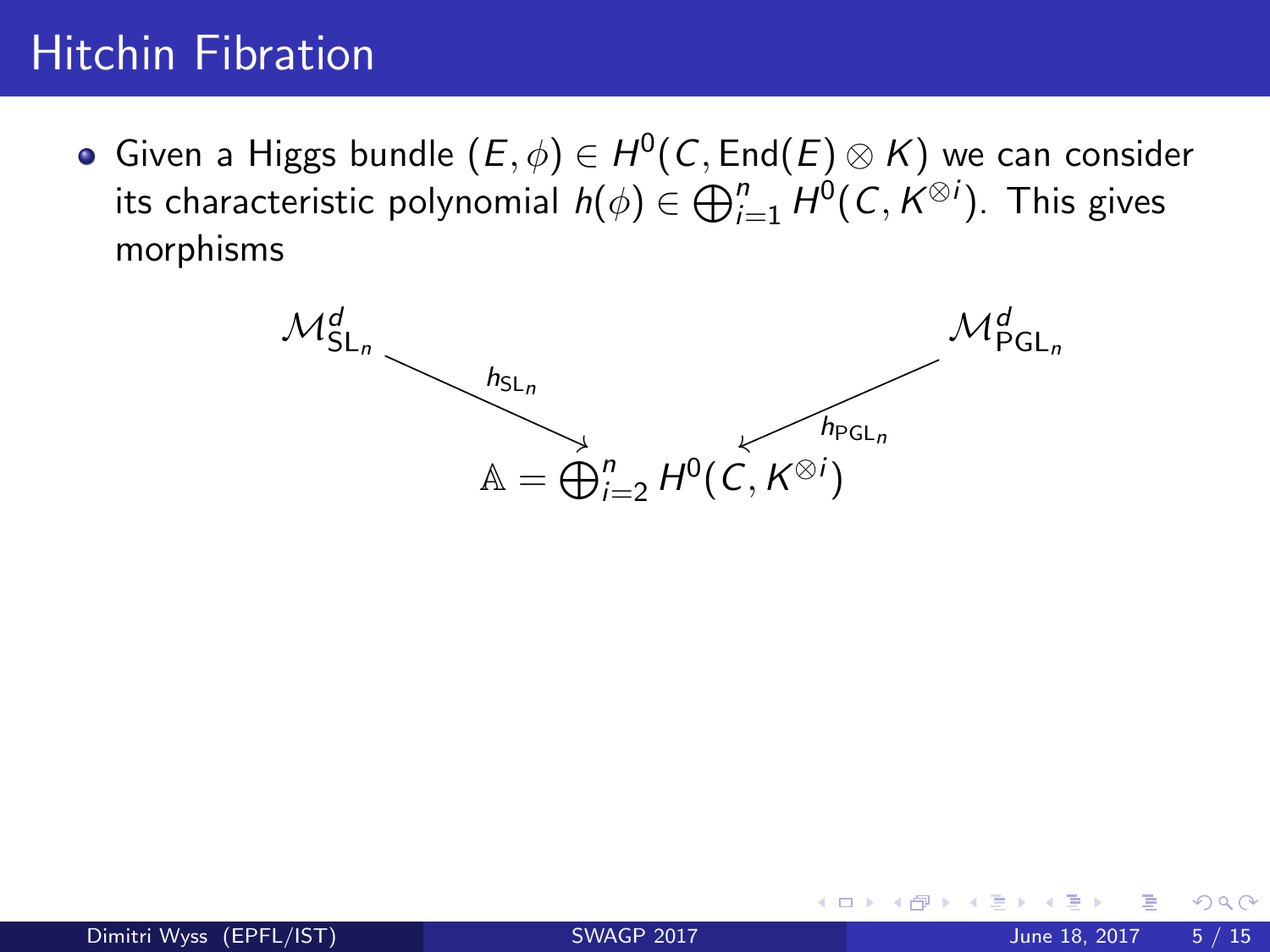# <span id="page-9-0"></span>Hitchin Fibration

Given a Higgs bundle  $(E,\phi)\in H^0(\mathcal{C},\mathsf{End}(E)\otimes K)$  we can consider its characteristic polynomial  $h(\phi)\in \bigoplus_{i=1}^n H^0(\mathcal{C},K^{\otimes i}).$  This gives morphisms



### Theorem (Hitchin, Simpson)

The Hitchin maps  $h_{SL_n}$ ,  $h_{PGL_n}$  are proper and their generic fibers are complex Lagrangian torsors for abelian varieties  $\mathcal{P}_{SL_n}$  and  $\mathcal{P}_{PGL_n}$ respectively. Furthermore  $\mathcal{P}_{SL_n}$  and  $\mathcal{P}_{PGL_n}$  are dual abelian varieties.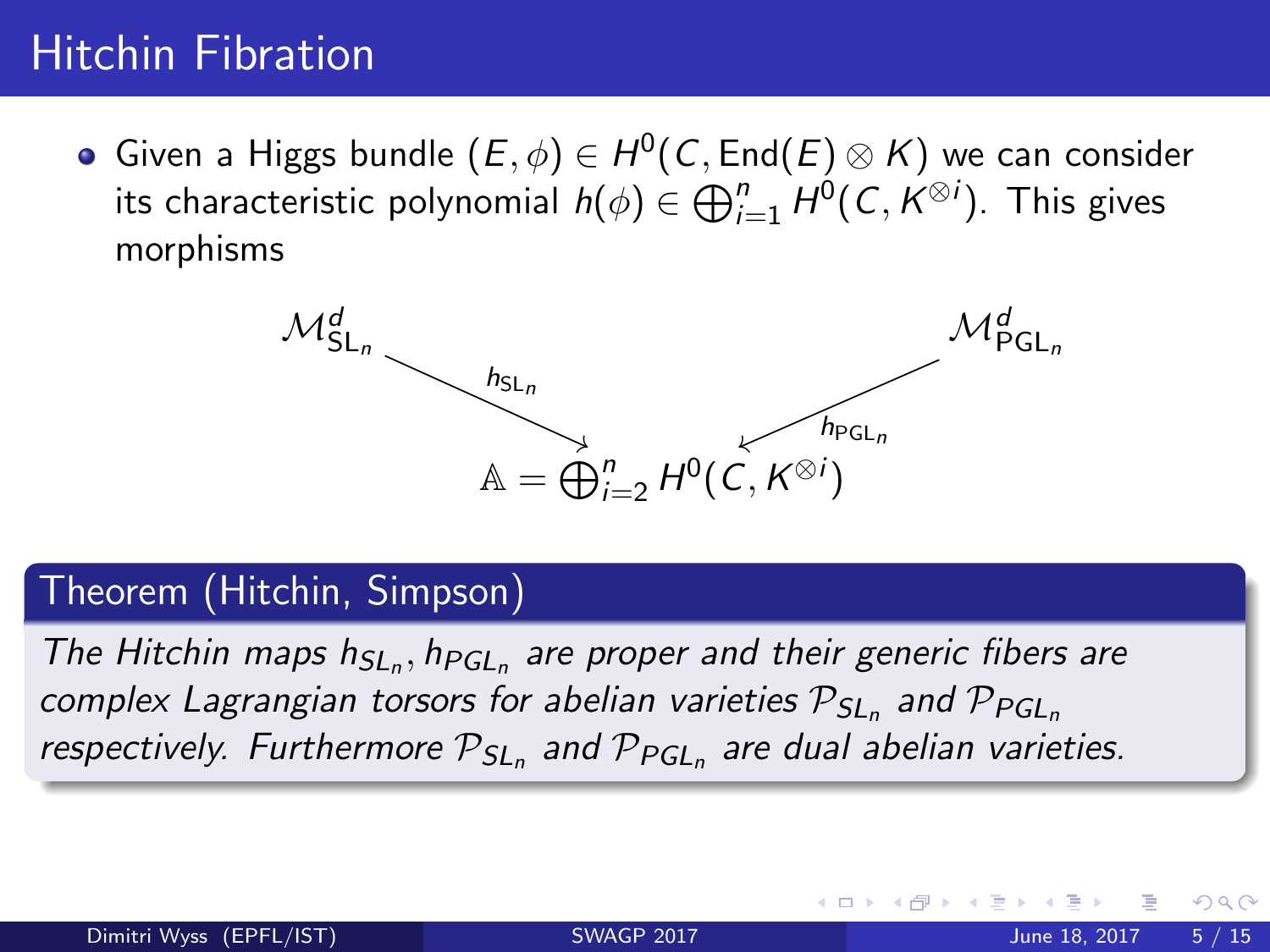# <span id="page-10-0"></span>Hitchin Fibration

Given a Higgs bundle  $(E,\phi)\in H^0(\mathcal{C},\mathsf{End}(E)\otimes K)$  we can consider its characteristic polynomial  $h(\phi)\in \bigoplus_{i=1}^n H^0(\mathcal{C},K^{\otimes i}).$  This gives morphisms



### Theorem (Hitchin, Simpson)

The Hitchin maps  $h_{SL_n}$ ,  $h_{PGL_n}$  are proper and their generic fibers are complex Lagrangian torsors for abelian varieties  $\mathcal{P}_{SL_n}$  and  $\mathcal{P}_{PGL_n}$ respectively. Furthermore  $\mathcal{P}_{SL_n}$  and  $\mathcal{P}_{PGL_n}$  are dual abelian varieties.

If it weren't for the torsor structure ,  $\mathcal{M}^d_{\mathsf{SL}_n}$  and  $\mathcal{M}^d_{\mathsf{PGL}_n}$  would be mirror partners in the sense of Strominger-[Ya](#page-9-0)u[-Z](#page-11-0)[a](#page-7-0)[s](#page-8-0)[l](#page-10-0)[o](#page-11-0)[w.](#page-0-0)

Dimitri Wyss (EPFL/IST) [SWAGP 2017](#page-0-0) June 18, 2017 5 / 15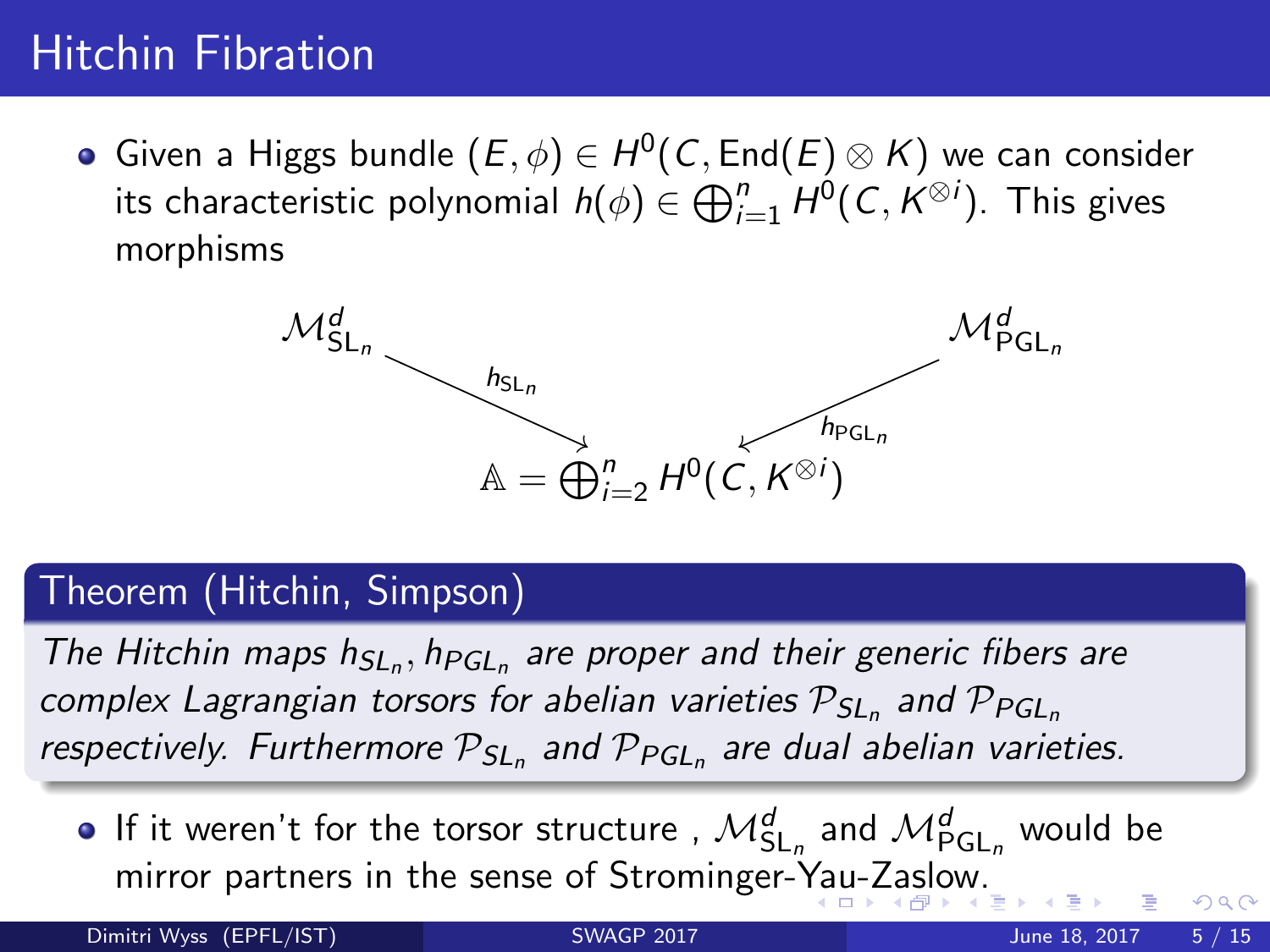# <span id="page-11-0"></span>Twisted SYZ Mirror Symmetry

The correct duality between the fibrations  $h_{\sf SL}_n, h_{\sf PGL}_n$  should take the torsor structure into account [Hitchin 2001]:

$$
\rightsquigarrow \mathbb{Z}/n\mathbb{Z}\text{-Gerbes }B,\bar{B} \text{ on } \mathcal{M}^d_{\mathsf{SL}_n}, \mathcal{M}^d_{\mathsf{PGL}_n}.
$$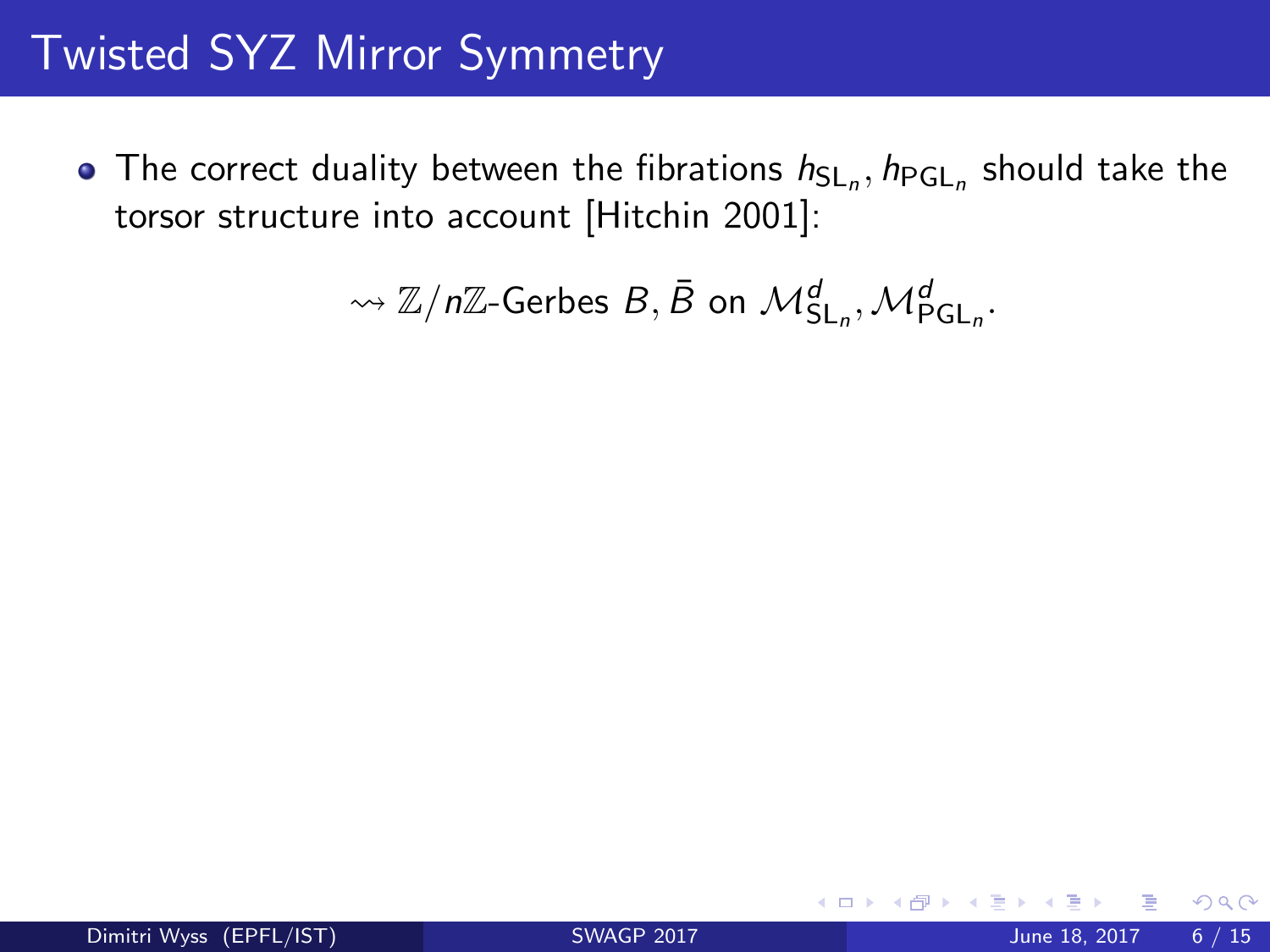# Twisted SYZ Mirror Symmetry

The correct duality between the fibrations  $h_{\sf SL}_n, h_{\sf PGL}_n$  should take the torsor structure into account [Hitchin 2001]:

$$
\rightsquigarrow \mathbb{Z}/n\mathbb{Z}\text{-Gerbes }B,\bar{B} \text{ on } \mathcal{M}^d_{\mathsf{SL}_n}, \mathcal{M}^d_{\mathsf{PGL}_n}.
$$

#### Theorem (Hausel-Thaddeus 2003)

The pairs  $(\mathcal{M}_{SL_n}^d, B)$  and  $(\mathcal{M}_{PGL_n}^d, \bar{B})$  are SYZ mirror partners i.e. for a generic  $a \in A$  we have isomorphisms of  $P_{SL_n}$  and  $P_{PGL_n}$  torsors

$$
h_{SL_n}^{-1}(a) \cong Triv(h_{PGL_n}^{-1}(a), \overline{B})
$$
  

$$
h_{PGL_n}^{-1}(a) \cong Triv(h_{SL_n}^{-1}(a), B).
$$

• Remark: [Donagi-Pantev, 2012] prove a similar statement for any pair of Langlands dual groups.

Dimitri Wyss (EPFL/IST) [SWAGP 2017](#page-0-0) June 18, 2017 6 / 15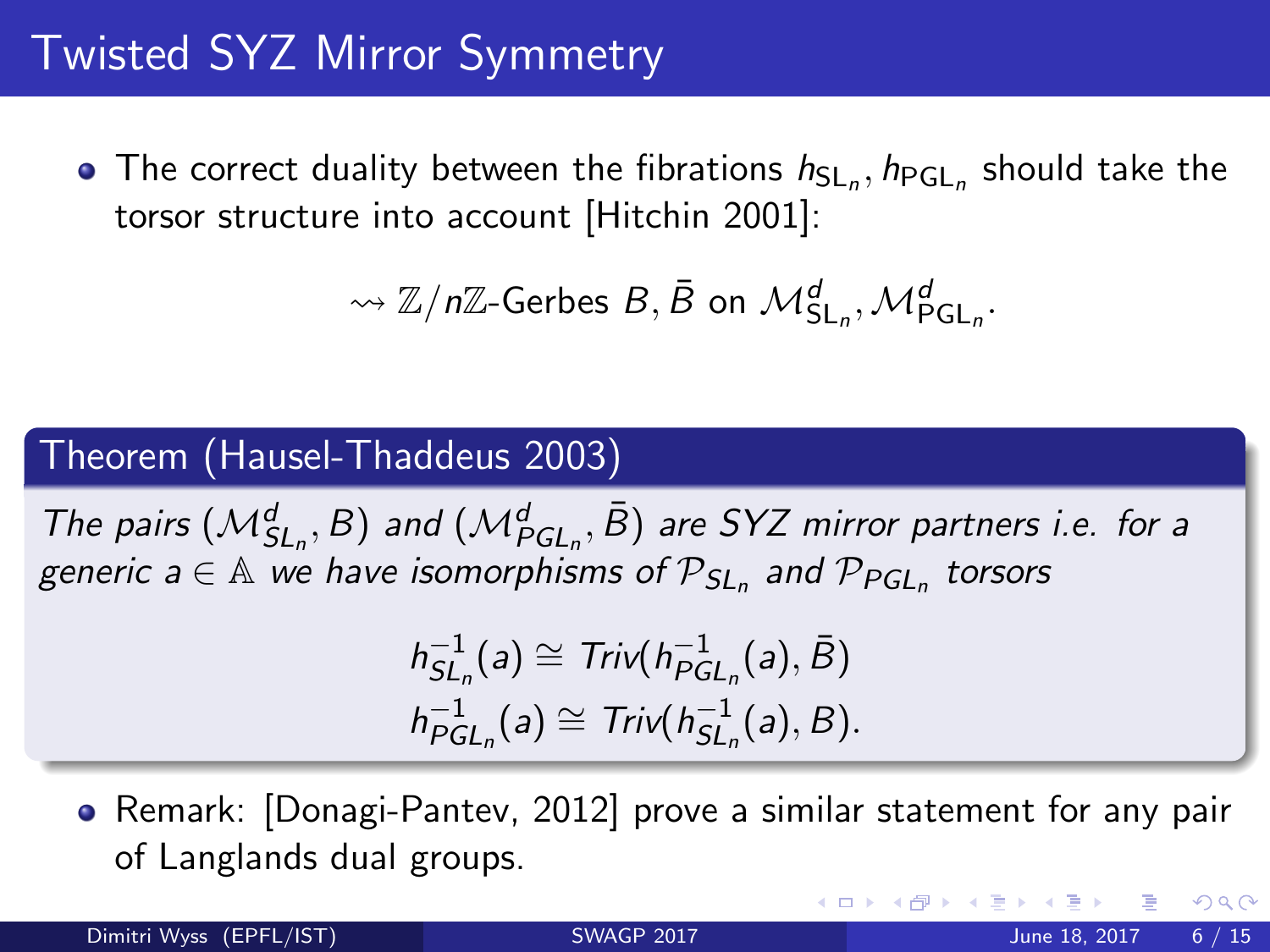# Topological Mirror Symmetry

• Because of the lack of properness and the presence of singularities, one cannot hope for the usual symmetry of the Hodge diamond. Instead Hausel-Thaddeus 'argue' that there should be an equality of stringy Hodge numbers.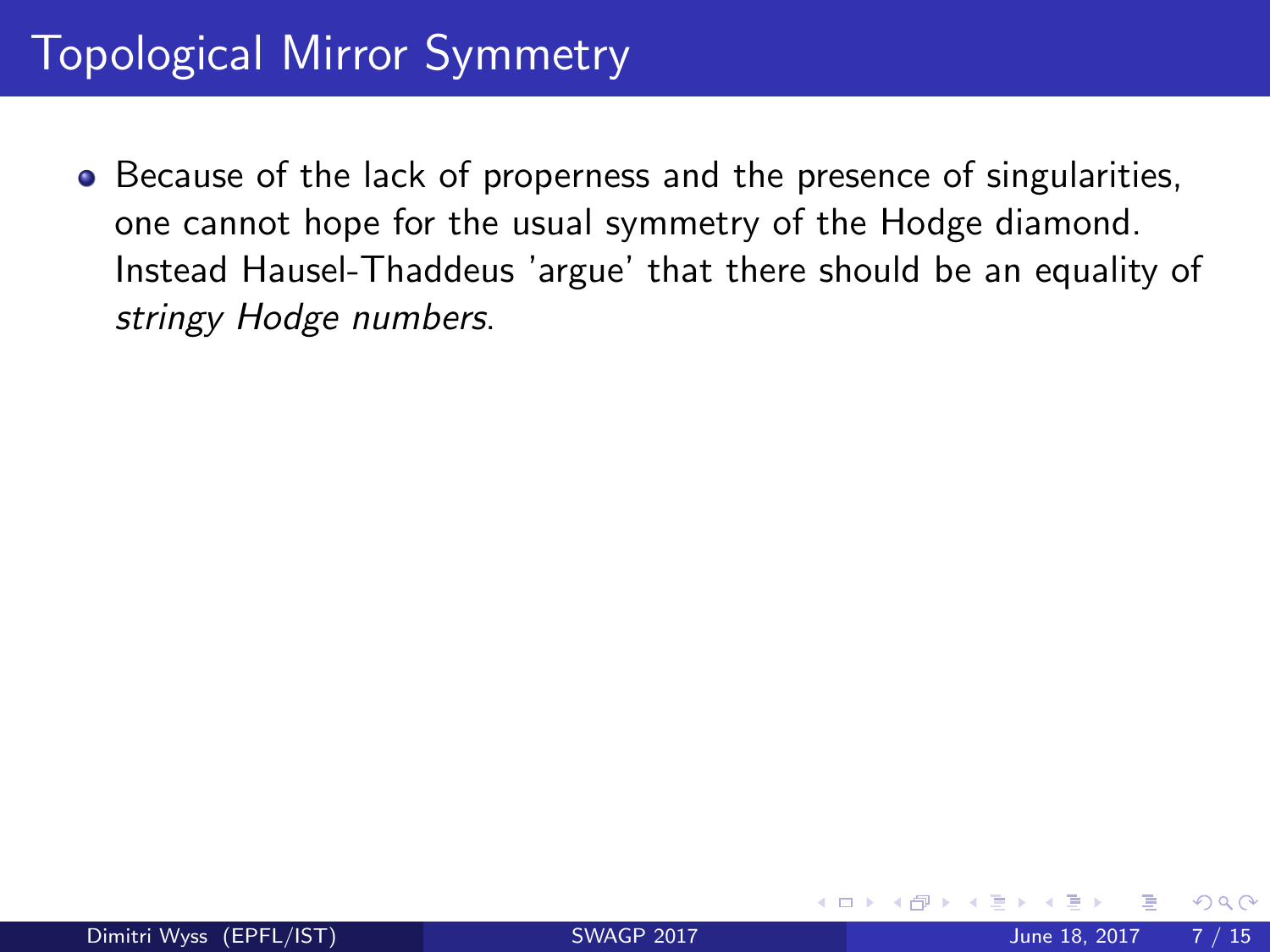• Because of the lack of properness and the presence of singularities, one cannot hope for the usual symmetry of the Hodge diamond. Instead Hausel-Thaddeus 'argue' that there should be an equality of stringy Hodge numbers.

#### Definition

For any complex variety  $X$  define the E-polynomial by

$$
E(X; x, y) = \sum_{p,q,i \geq 0} (-1)^i h^{p,q;i}(X) x^p y^q,
$$

where  $h^{p,q;i}(X)=\dim_\mathbb{C}({Gr}^{Ho}_pGr^w_{p+q}H^i_c(X))$  denote the compactly supported mixed Hodge numbers of  $X$ .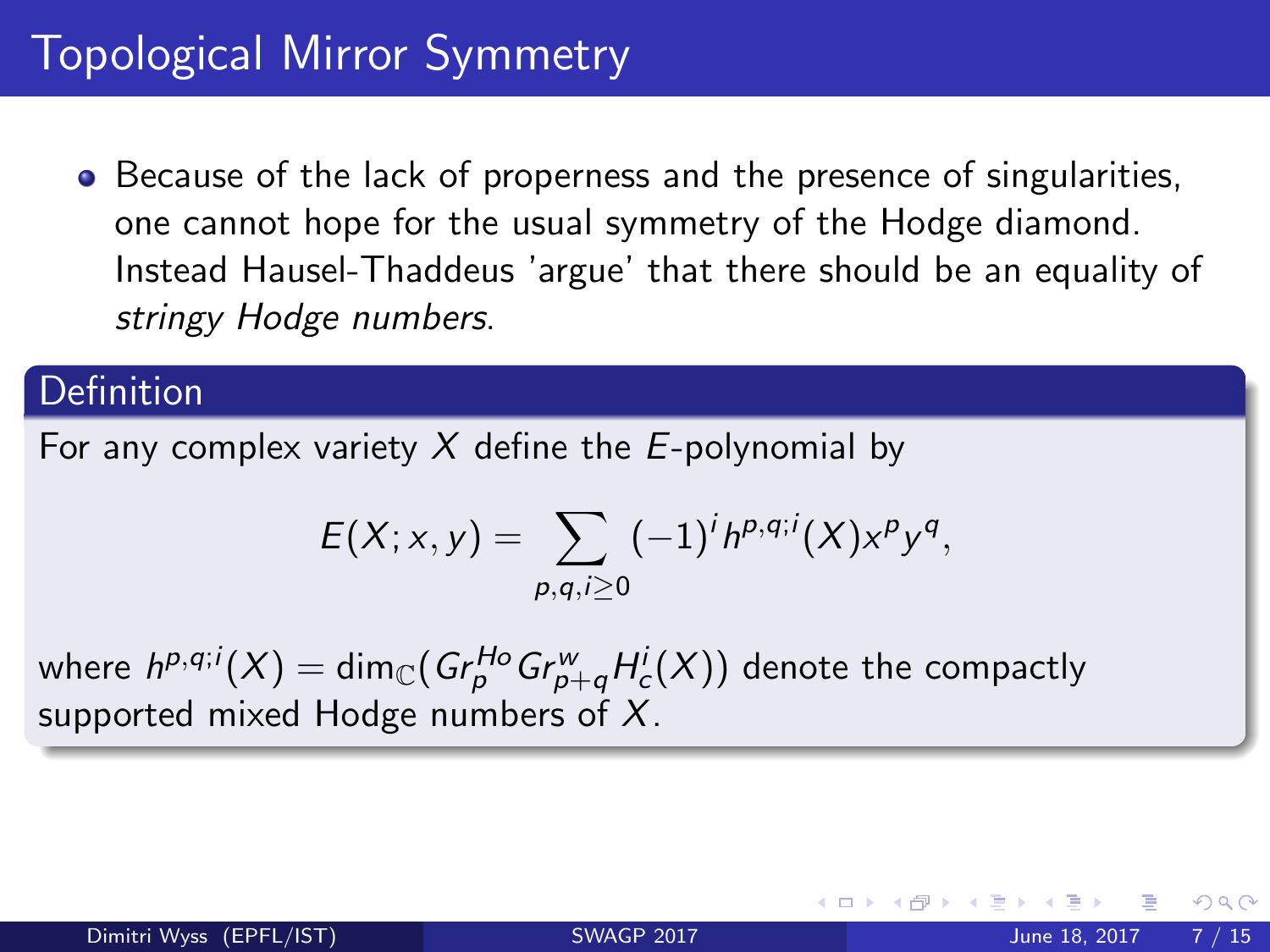<span id="page-15-0"></span>• Because of the lack of properness and the presence of singularities, one cannot hope for the usual symmetry of the Hodge diamond. Instead Hausel-Thaddeus 'argue' that there should be an equality of stringy Hodge numbers.

#### Definition

For any complex variety  $X$  define the E-polynomial by

$$
E(X; x, y) = \sum_{p,q,i \geq 0} (-1)^i h^{p,q;i}(X) x^p y^q,
$$

where  $h^{p,q;i}(X)=\dim_\mathbb{C}({Gr}^{Ho}_pGr^w_{p+q}H^i_c(X))$  denote the compactly supported mixed Hodge numbers of  $X$ .

The compactly supported cohomology of  $\mathcal{M}^d_{\mathsf{SL}_n}$  and  $\mathcal{M}^d_{\mathsf{PGL}_n}$  is pure i.e.  $h^{p,q;i} = 0$  unless  $i = p + q$ .

つひひ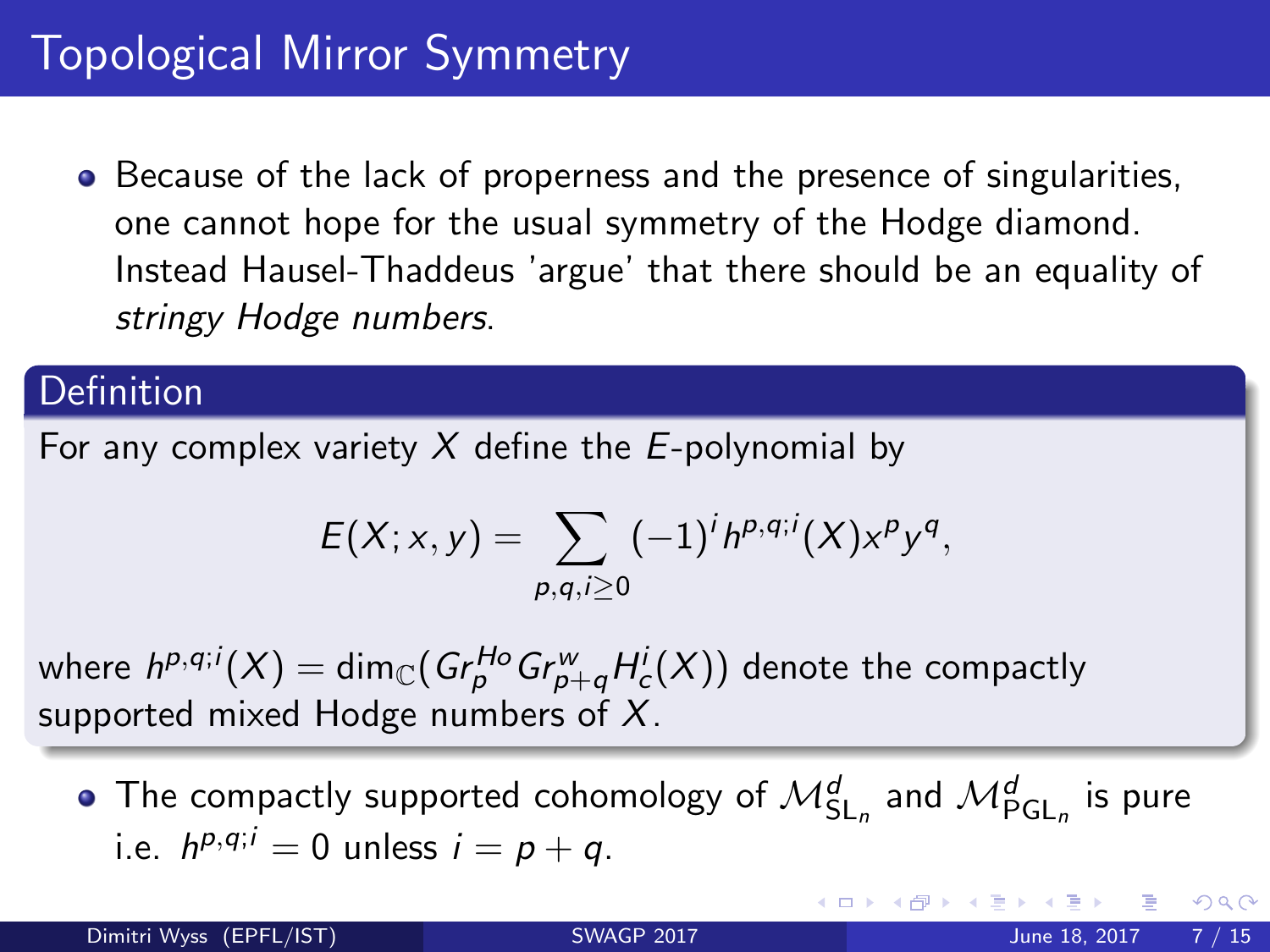# <span id="page-16-0"></span>Topological Mirror Symmetry

### Conjecture (Hausel-Thaddeus 2003)

There is an equality

$$
E(\mathcal{M}_{SL_n}^d; x, y) = E_{st}^{\overline{B}}(\mathcal{M}_{PGL_n}^d; x, y).
$$

4 0 8

 $299$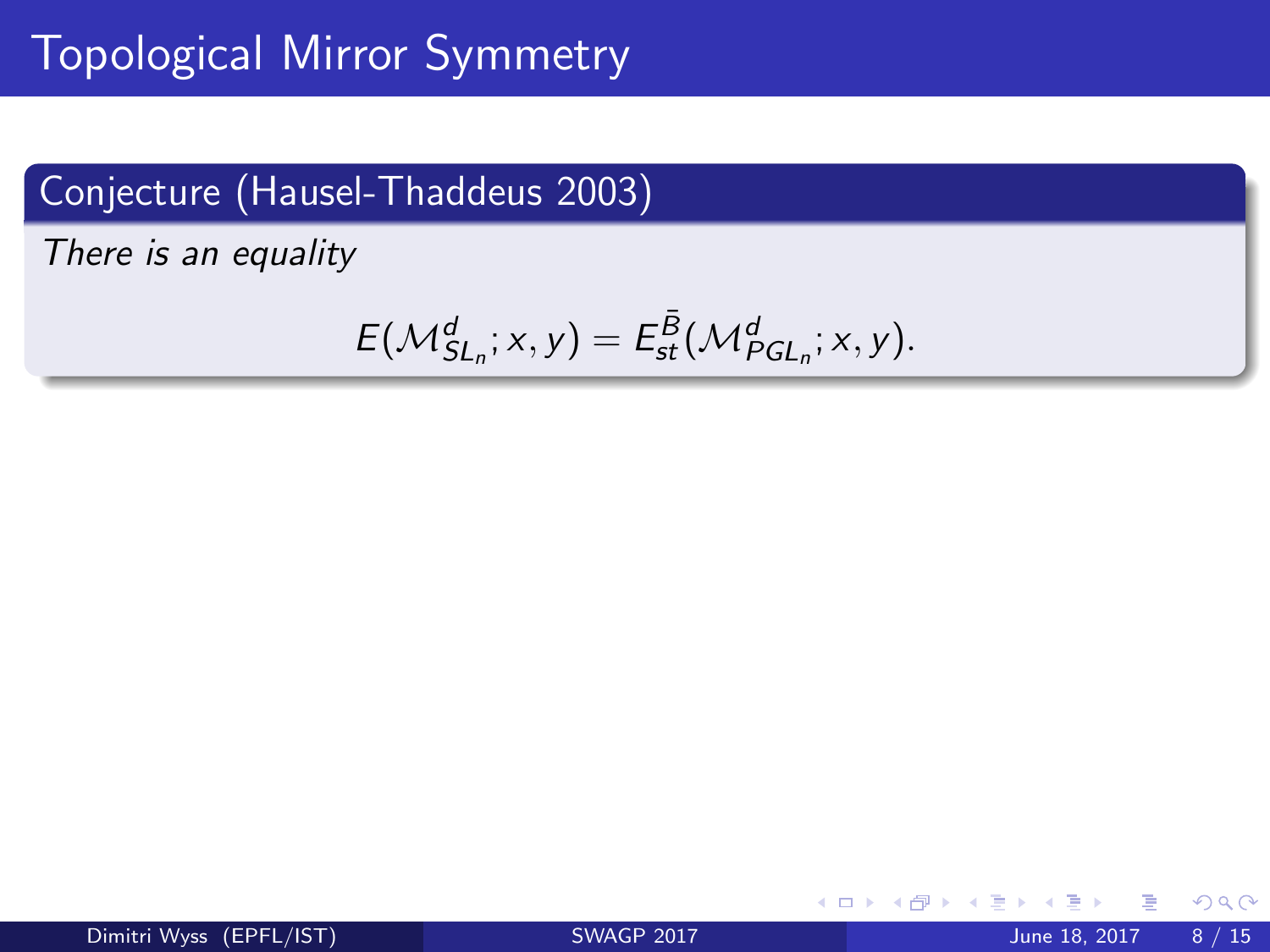### Conjecture (Hausel-Thaddeus 2003)

There is an equality

$$
E(\mathcal{M}_{SL_n}^d; x, y) = E_{st}^{\overline{B}}(\mathcal{M}_{PGL_n}^d; x, y).
$$

The right hand side takes into account the orbifold structure and can be written as

$$
E_{st}^{\bar{B}}(\mathcal{M}_{SL_n}^d/\Gamma; x, y) = \sum_{\gamma \in \Gamma} (xy)^{\mathcal{F}(\gamma)} E^{\bar{B}_{\gamma}}((\mathcal{M}_{SL_n}^d)^{\gamma}/\Gamma; x, y),
$$

where  $E^{\bar{\mathcal{B}}_{\gamma}}$  denotes the  $E$ -polynomial with coefficients in the local system  $\bar B_\gamma \to (\mathcal{M}^d_{{\mathsf{SL}}_n})^\gamma/\Gamma$  and  $\mathcal F(\gamma)$  the Fermionic shift.

• The Conjecture is true for  $n = 2, 3$  [HT 2003].

つへへ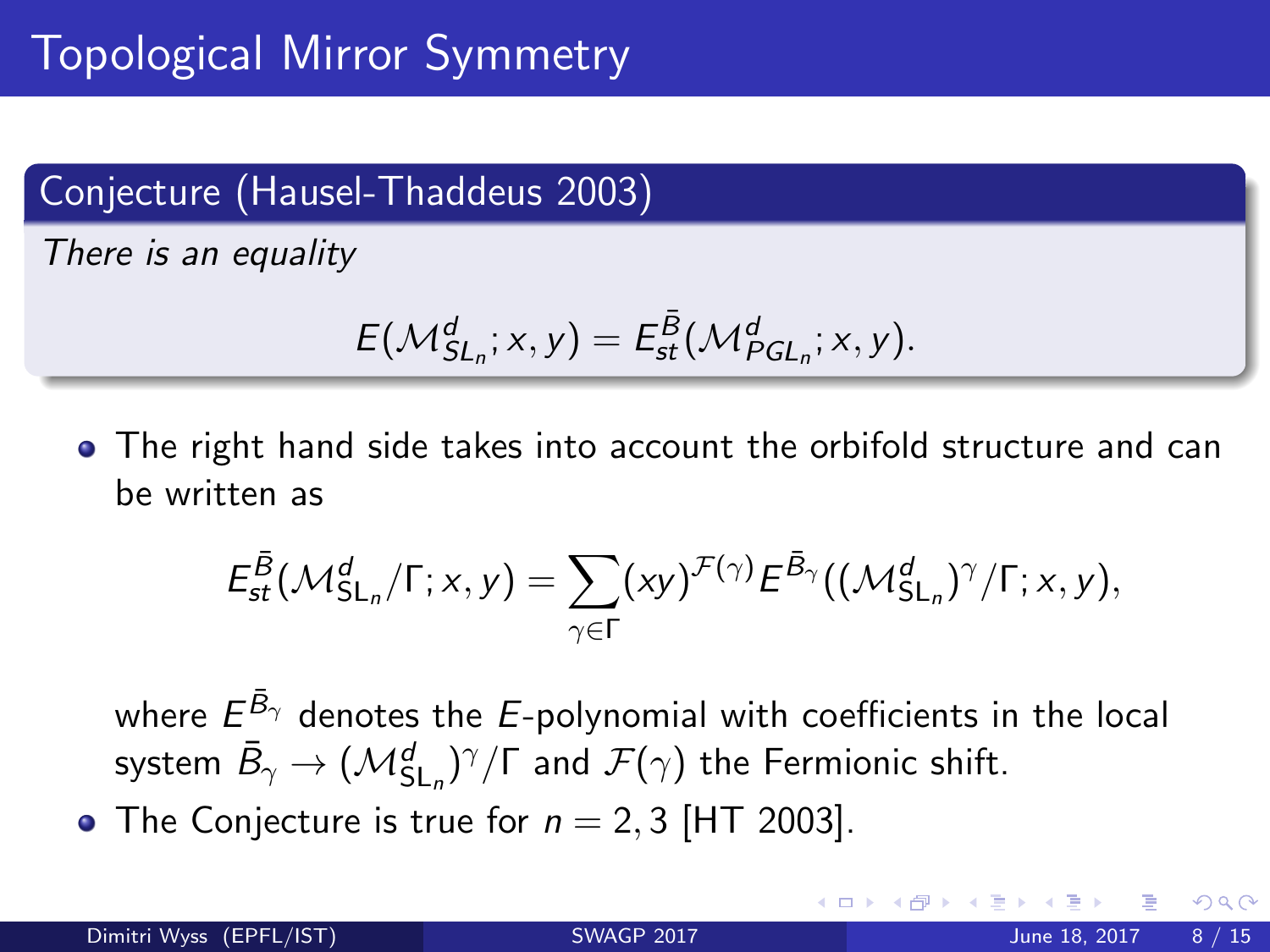# Reduction to finite fields

• The point count analogue of  $E(X; x, y)$  is  $\#X(\mathbb{F}_q)$ . Consequently we define

<span id="page-18-0"></span>
$$
\#_{st}^{\bar{B}}\mathcal{M}_{\mathsf{PGL}_n}^d(\mathbb{F}_q) = \sum_{\gamma \in \Gamma} q^{\mathcal{F}(\gamma)} \sum_{x \in (\mathcal{M}_{\mathsf{SL}_n}^d)^{\gamma}/\Gamma(\mathbb{F}_q)} \mathrm{tr}(\mathsf{Fr}, (\bar{B}_{\gamma})_x).
$$

4 0 8

 $QQ$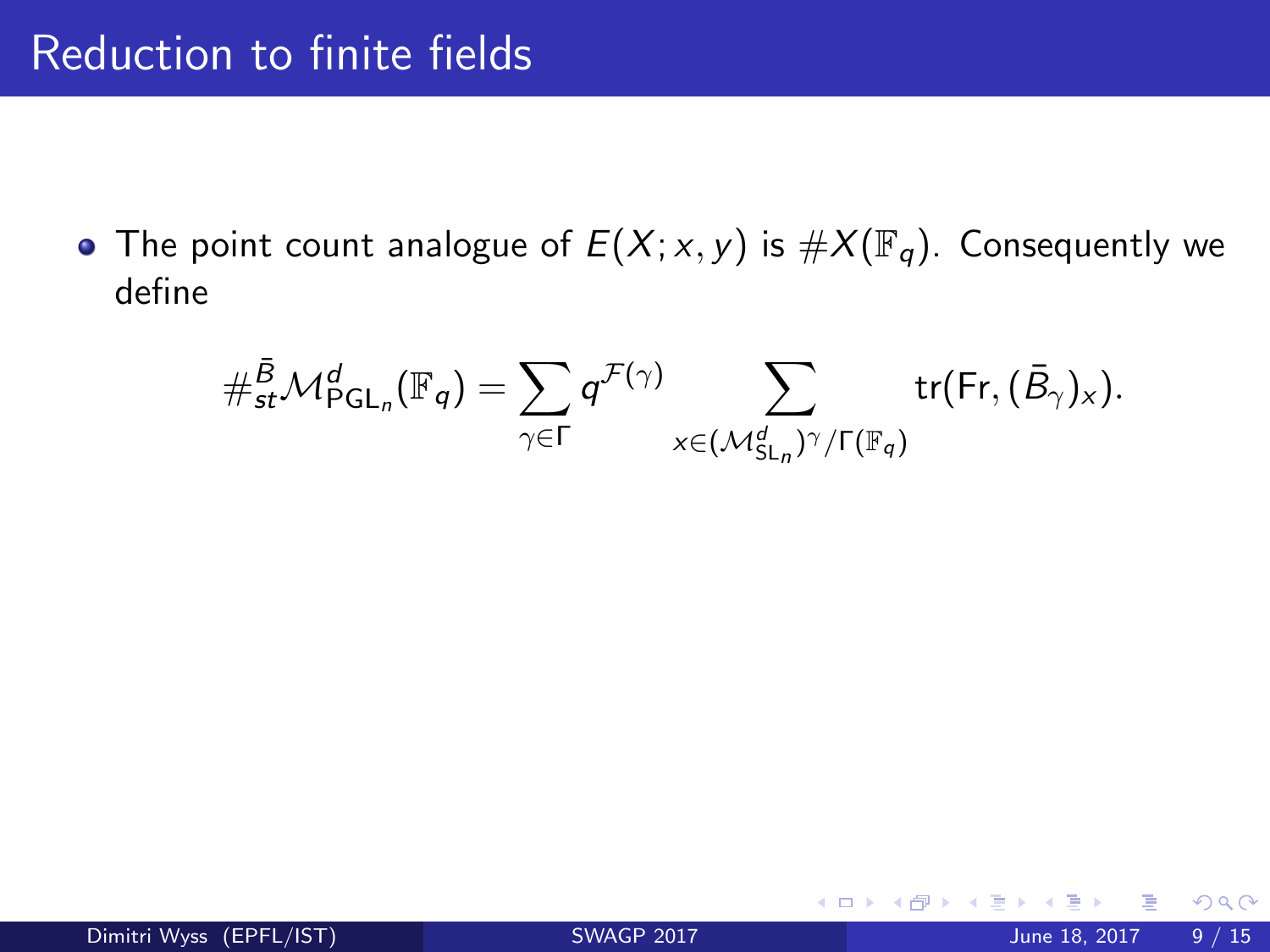• The point count analogue of  $E(X; x, y)$  is  $\#X(\mathbb{F}_q)$ . Consequently we define

$$
\#_{st}^{\bar{B}}\mathcal{M}_{\mathsf{PGL}_n}^d(\mathbb{F}_q) = \sum_{\gamma \in \Gamma} q^{\mathcal{F}(\gamma)} \sum_{x \in (\mathcal{M}_{\mathsf{SL}_n}^d)^{\gamma}/\Gamma(\mathbb{F}_q)} \mathrm{tr}(\mathsf{Fr}, (\bar{B}_{\gamma})_x).
$$

Essentially by a theorem of Katz, the conjecture then follows from

Theorem (Groechening-W.-Ziegler)

$$
\#M_{SL_n}^d(\mathbb{F}_q) = \#_{st}^{\bar{B}}\mathcal{M}_{PGL_n}^d(\mathbb{F}_q). \tag{1}
$$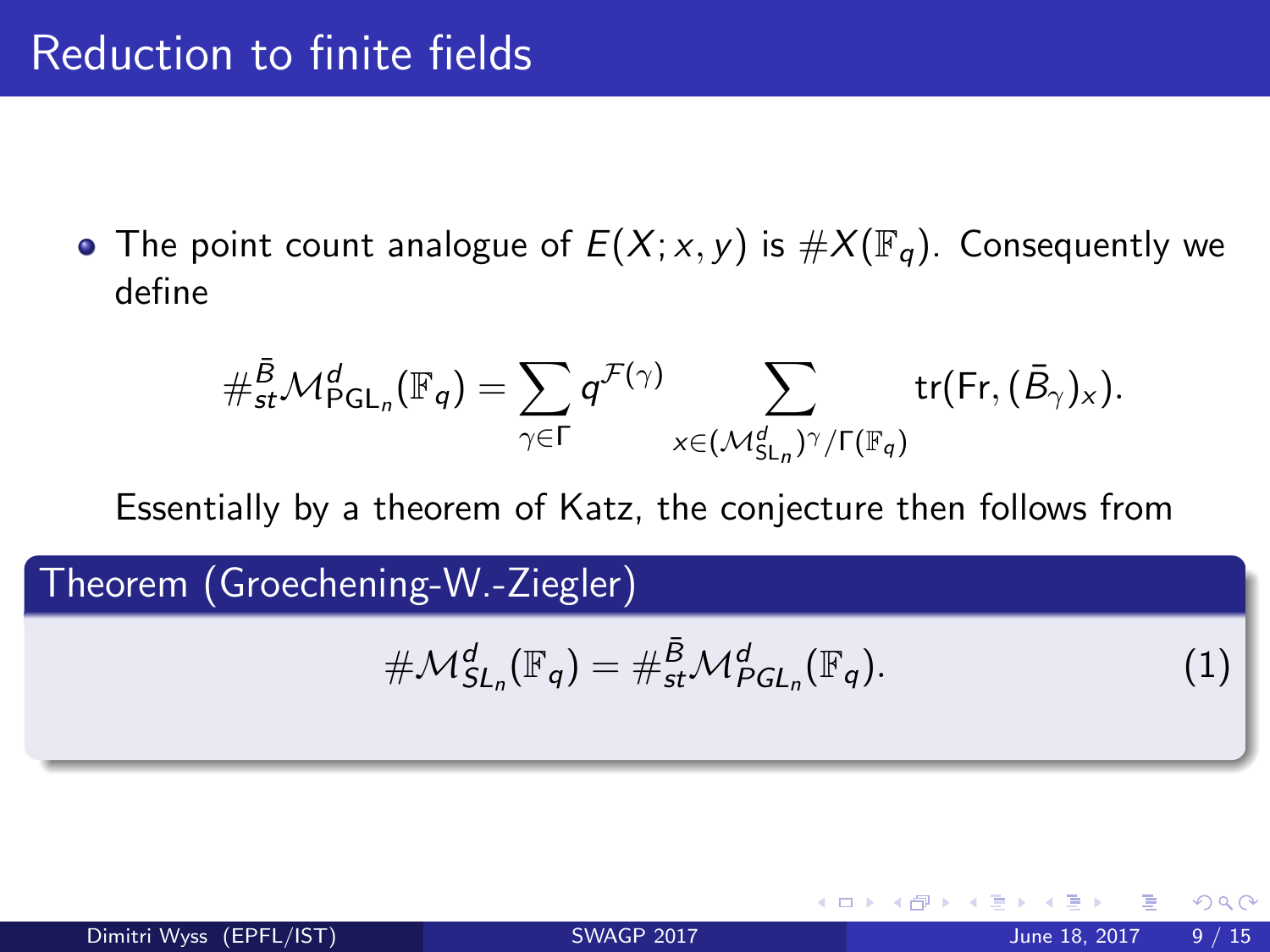# Reduction to p-adic integration

• Let F be a finite extension of  $\mathbb{Q}_p$  with ring of integers  $\mathcal{O}_F$  and residue field  $k_F \cong \mathbb{F}_q$ .

4 0 8

 $299$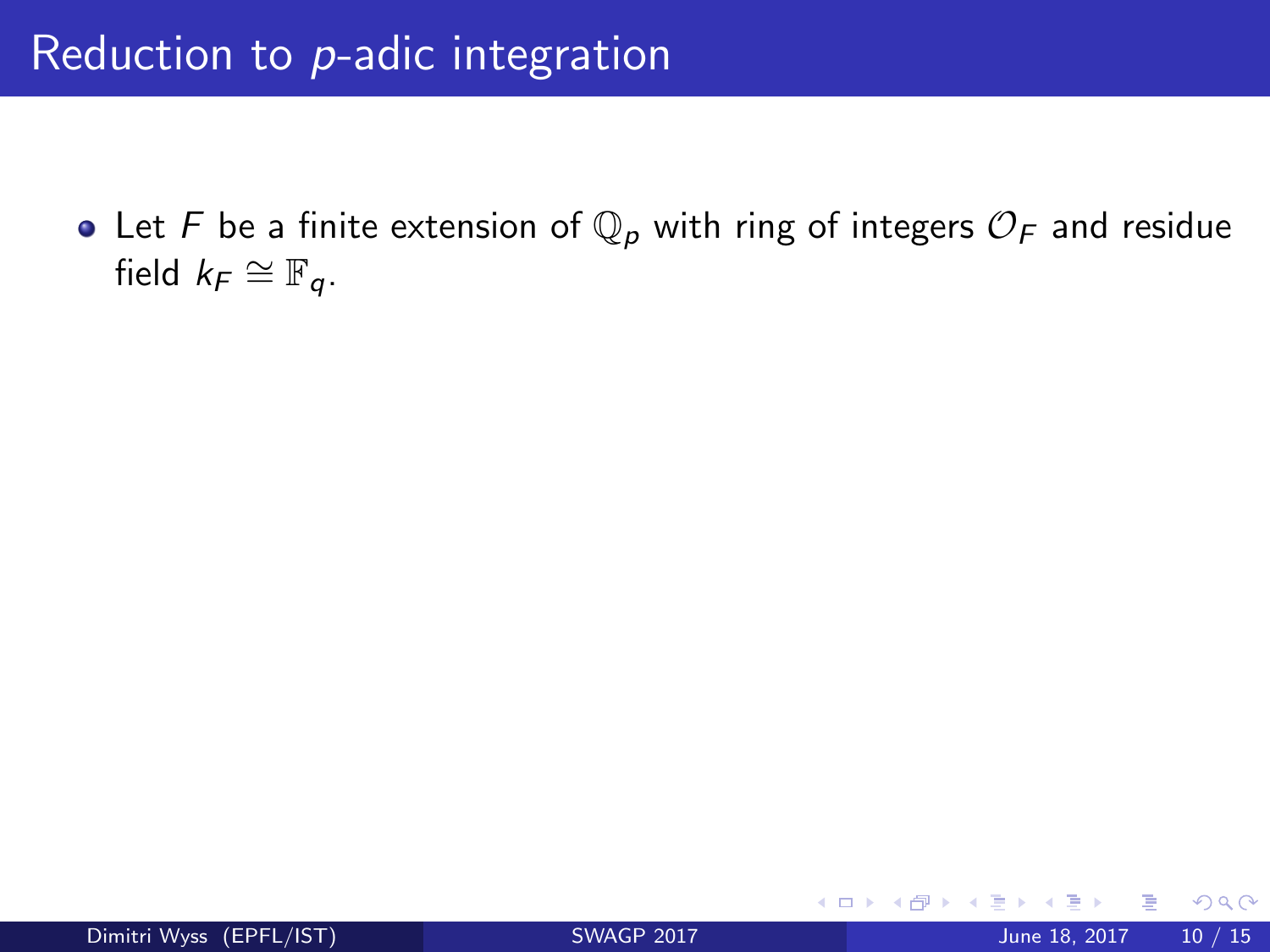- Let F be a finite extension of  $\mathbb{Q}_p$  with ring of integers  $\mathcal{O}_F$  and residue field  $k_F \cong \mathbb{F}_q$ .
- $\bullet$  One can integrate differential forms on p-adic manifolds in a similar way as on real manifolds.
- In particular for any  $\mathcal{O}_F$ -variety X we can integrate top forms on the manifold  $X^{\circ} = X(\mathcal{O}_F) \cap X^{sm}(F)$ .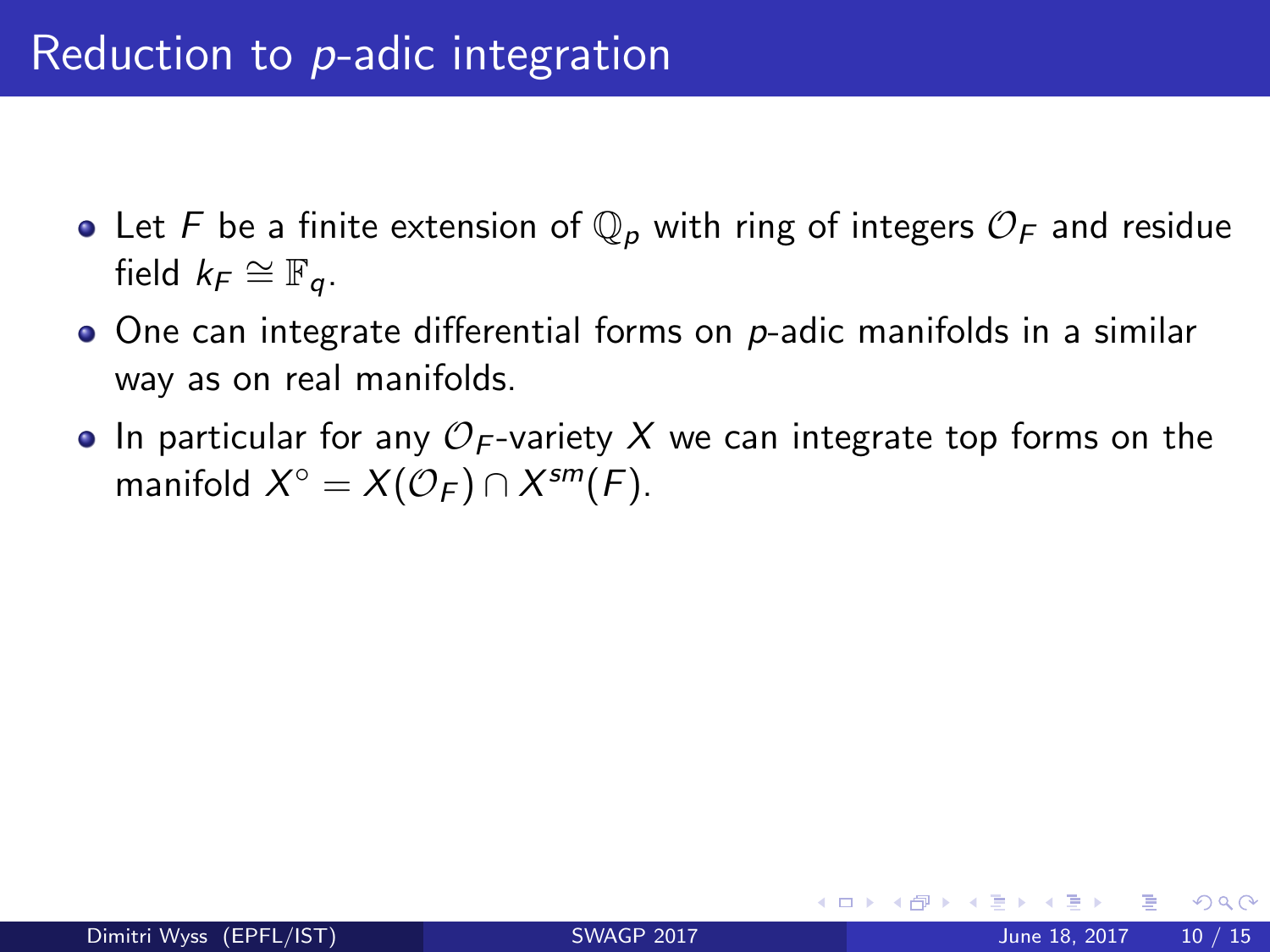- Let F be a finite extension of  $\mathbb{Q}_p$  with ring of integers  $\mathcal{O}_F$  and residue field  $k_F \cong \mathbb{F}_q$ .
- $\bullet$  One can integrate differential forms on p-adic manifolds in a similar way as on real manifolds.
- In particular for any  $\mathcal{O}_F$ -variety X we can integrate top forms on the manifold  $X^{\circ} = X(\mathcal{O}_F) \cap X^{sm}(F)$ .

### Theorem (Weil 1982)

Let X be a smooth variety over  $\mathcal{O}_F$  of relative dimension n and  $\omega$  a gauge form on X. Then Z

$$
\int_{X^{\circ}} \omega = \frac{\#X(\mathbb{F}_q)}{q^n}.
$$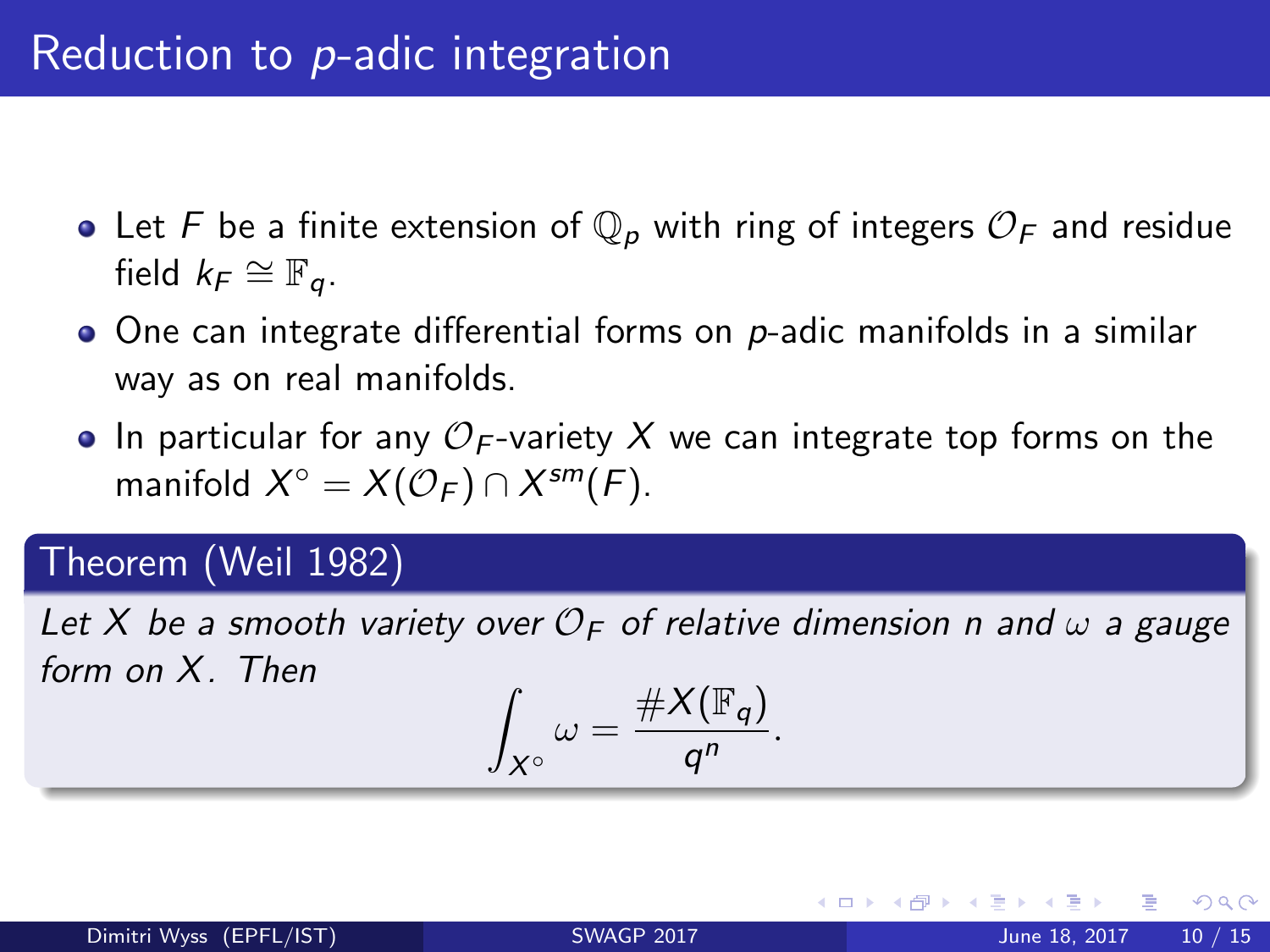- Through Weil's theorem we can control the LHS of  $(1)$  by a p-adic integral.
- The same is also true for the RHS, when we integrate a certain weight function  $f_{\bar{B}}$  against the canonical class  $\omega_{can}$  on  $\mathcal{M}_{\mathsf{PGL}_n}^d = \mathcal{M}_{\mathsf{SL}_n}^d/\mathsf{\Gamma}$  [Denef-Loeser 2002].

つひひ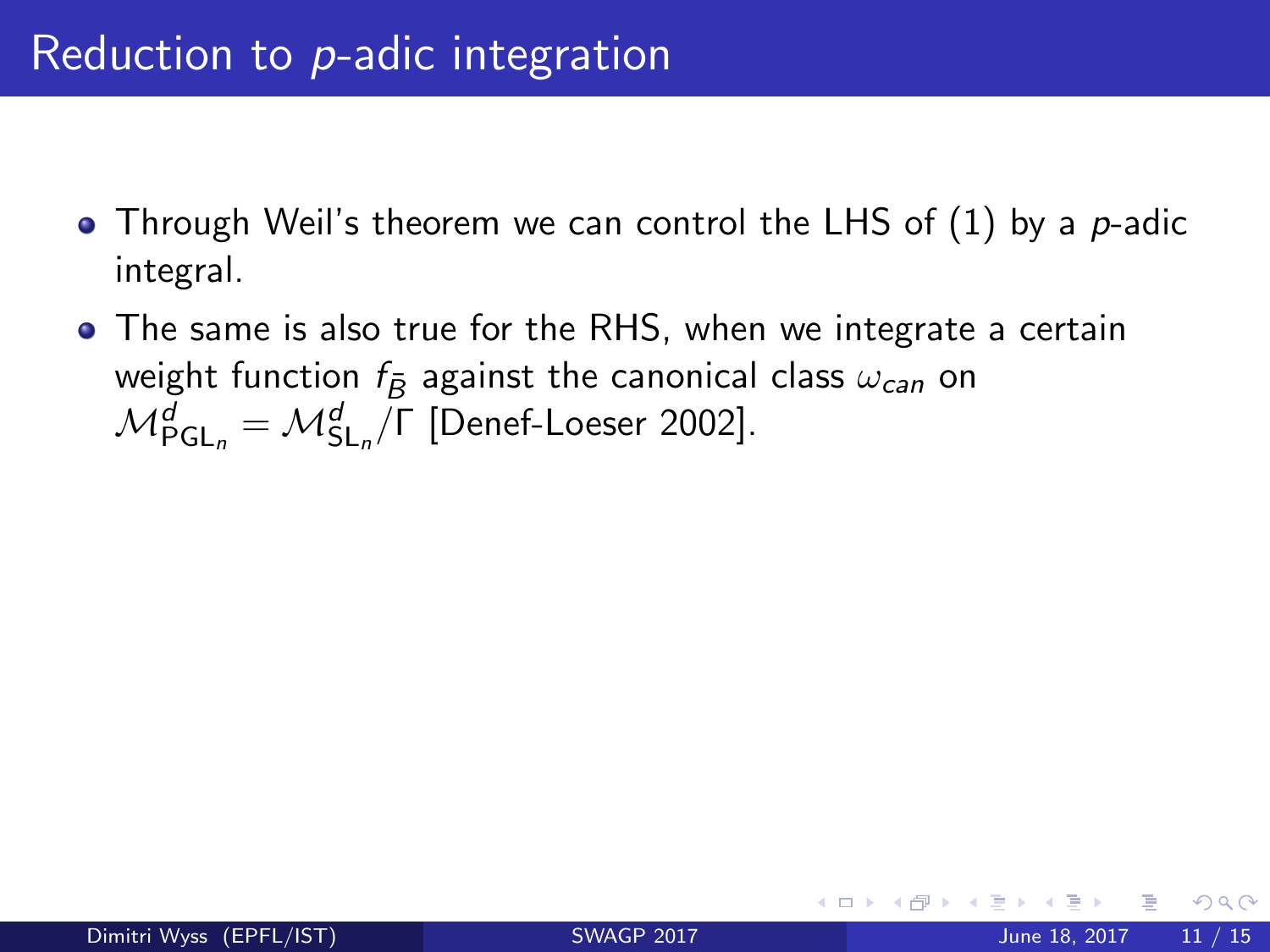- Through Weil's theorem we can control the LHS of  $(1)$  by a p-adic integral.
- The same is also true for the RHS, when we integrate a certain weight function  $f_{\bar{B}}$  against the canonical class  $\omega_{can}$  on  $\mathcal{M}_{\mathsf{PGL}_n}^d = \mathcal{M}_{\mathsf{SL}_n}^d/\mathsf{\Gamma}$  [Denef-Loeser 2002].
- The topological mirror symmetry conjecture of Hausel-Thaddeus thus follows from the following

### Theorem (Groechening-W.-Ziegler)

$$
\int_{\mathcal{M}_{SL_n}^{d\circ}} \omega = \int_{\mathcal{M}_{PGL_n}^{d\circ}} f_{\bar{B}} \omega_{\mathrm{can}}.
$$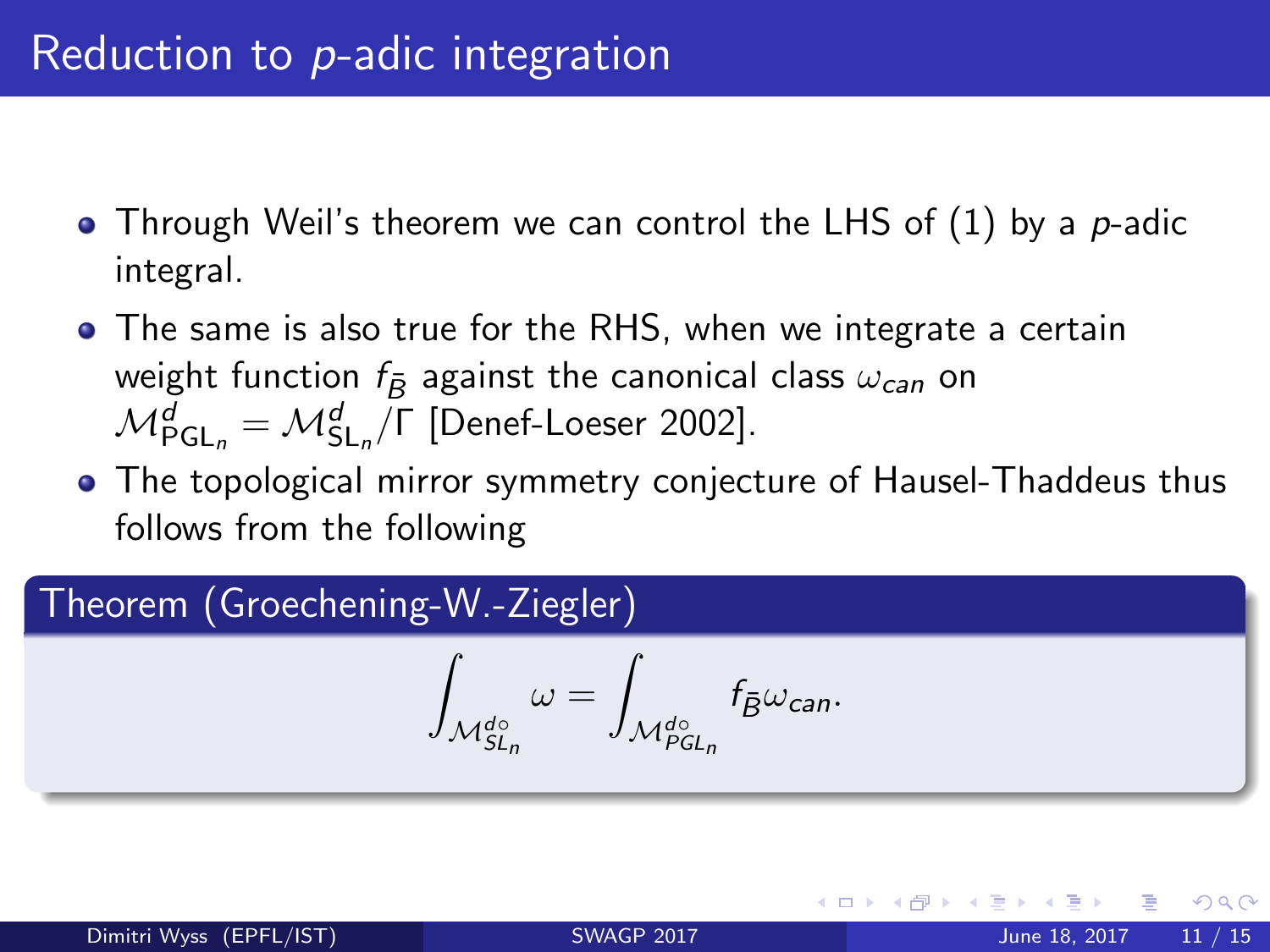$\bullet$  Enough to compare the integrals fiberwise along  $F$ -smooth fibers:

$$
\int_{h^{-1}_{{\operatorname{SL}}_n}(a)^\circ}1\stackrel{?}{=}\int_{h^{-1}_{{\operatorname{PGL}}_n}(a)^\circ}f_{\tilde{B}}\quad\text{for}\,\,a\in\mathbb A^{\mathrm{gen}}(\digamma)\cap\mathbb A({\mathcal O}_{\operatorname{\mathsf{F}}}).
$$

4 0 8

 $298$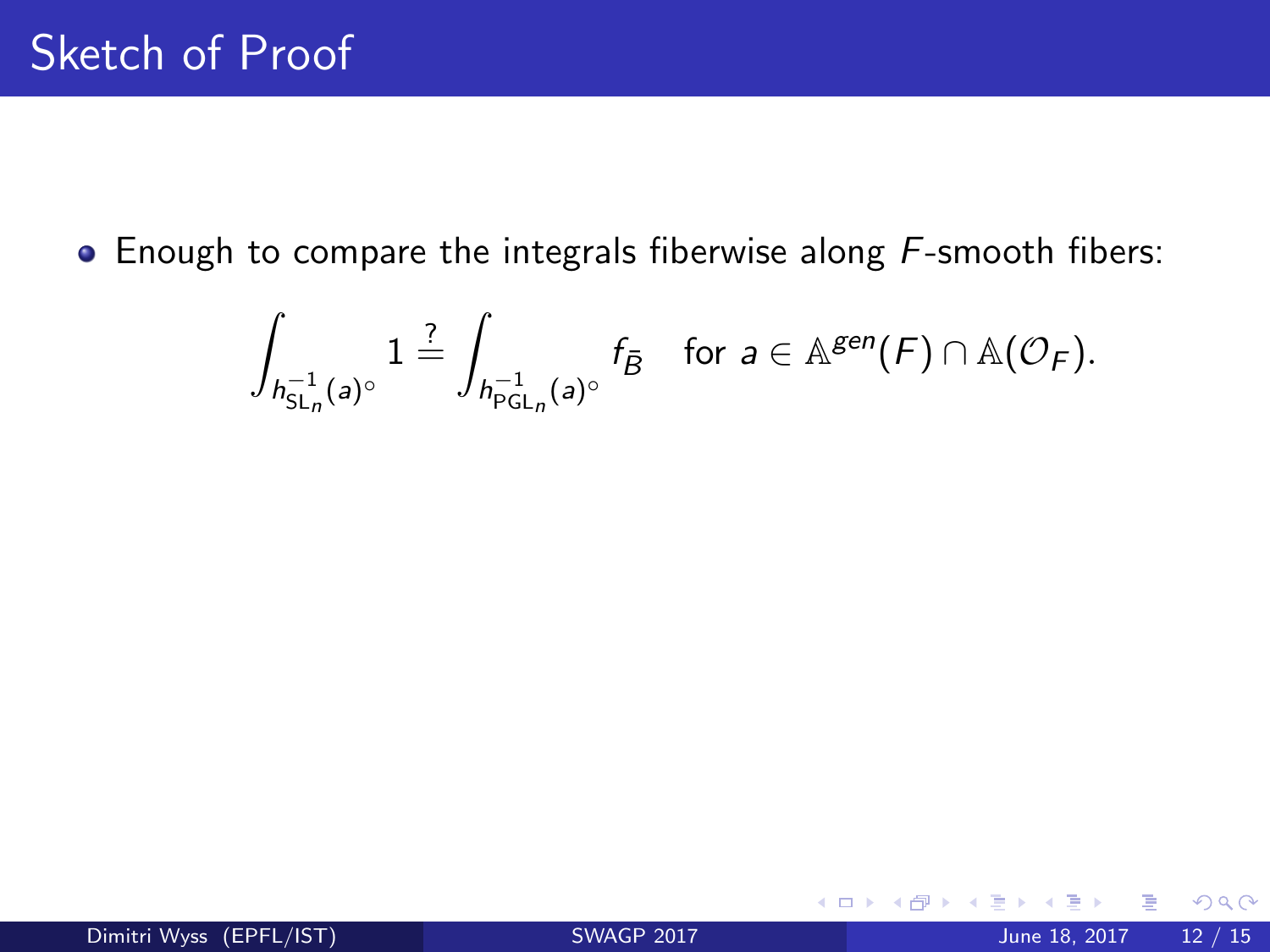$\bullet$  Enough to compare the integrals fiberwise along  $F$ -smooth fibers:

$$
\int_{h^{-1}_{{\operatorname{SL}}_n}(a)^{\circ}}1\stackrel{?}{=}\int_{h^{-1}_{{\operatorname{PGL}}_n}(a)^{\circ}}f_{\bar{B}}\quad\text{for}\,\,a\in\mathbb A^{\mathrm{gen}}(F)\cap\mathbb A({\mathcal O}_F).
$$

- The measures restricted to such fibers are translation invariant for the actions of  $\mathcal{P}_{\mathsf{SL}_n}(F)$  and  $\mathcal{P}_{\mathsf{PGL}_n}(F)$ .
- From the isomorphism  $h_{\rm SL}^{-1}$  $\zeta_{\mathsf{SL}_n}^{-1}(a) \cong \mathsf{Triv}(h_{\mathsf{PG}}^{-1}$  $_{\mathsf{PGL}_n}^{-1}(a),\bar{B})$  we deduce

$$
h_{\operatorname{SL}_n}^{-1}(a)(F) \neq \emptyset \Leftrightarrow \bar{B}_{|h_{\operatorname{PGL}_n}^{-1}(a)} \text{ is trivial }.
$$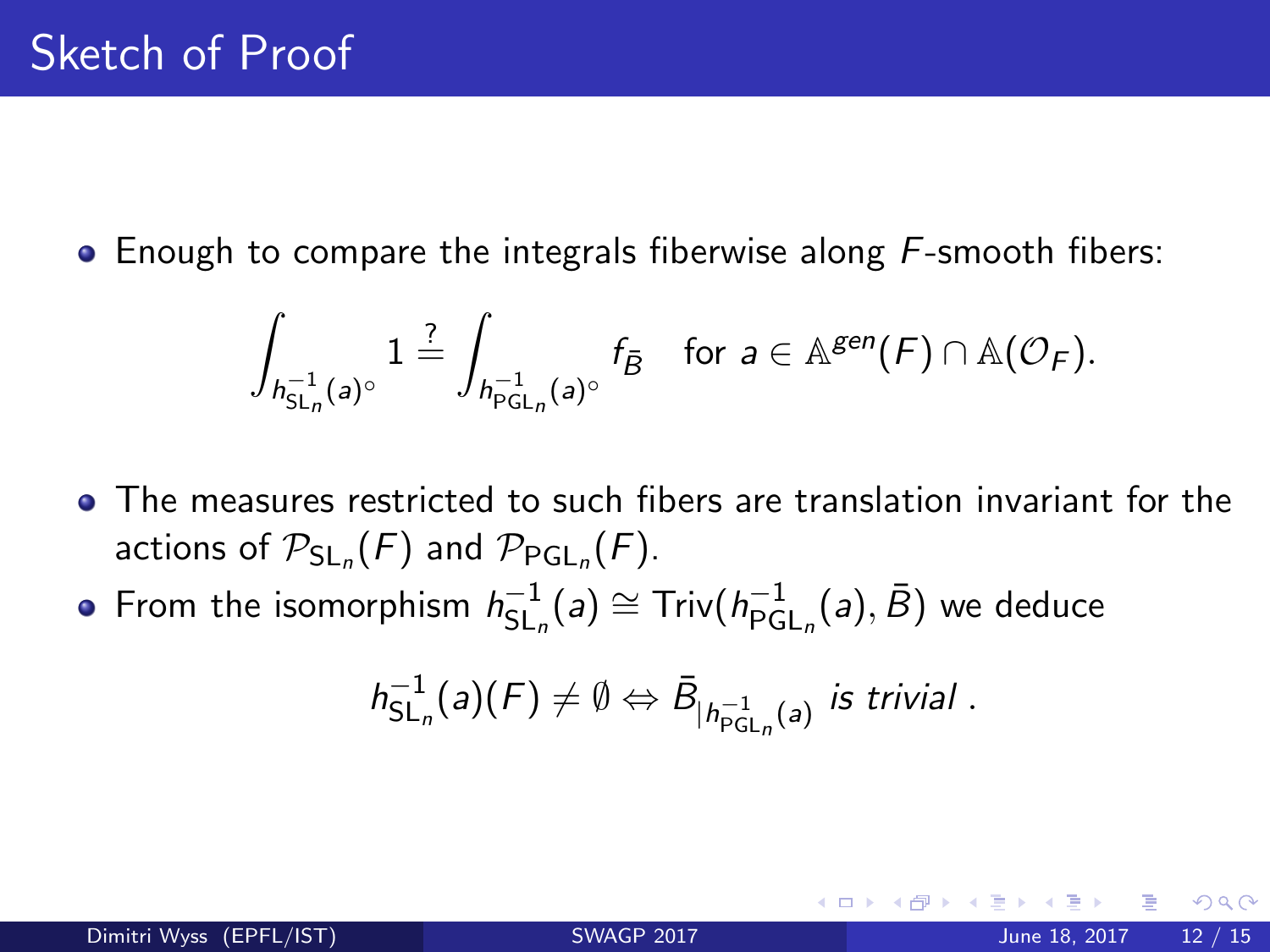# Sketch of Proof

 $\bullet$  Enough to compare the integrals fiberwise along  $F$ -smooth fibers:

$$
\int_{h^{-1}_{{\rm SL}_n}(a)^\circ}1\stackrel{?}{=}\int_{h^{-1}_{{\rm PGL}_n}(a)^\circ}f_{\bar{B}}\quad\text{for}\,\,a\in{\mathbb A}^{gen}(F)\cap{\mathbb A}({\mathcal O}_F).
$$

4 0 8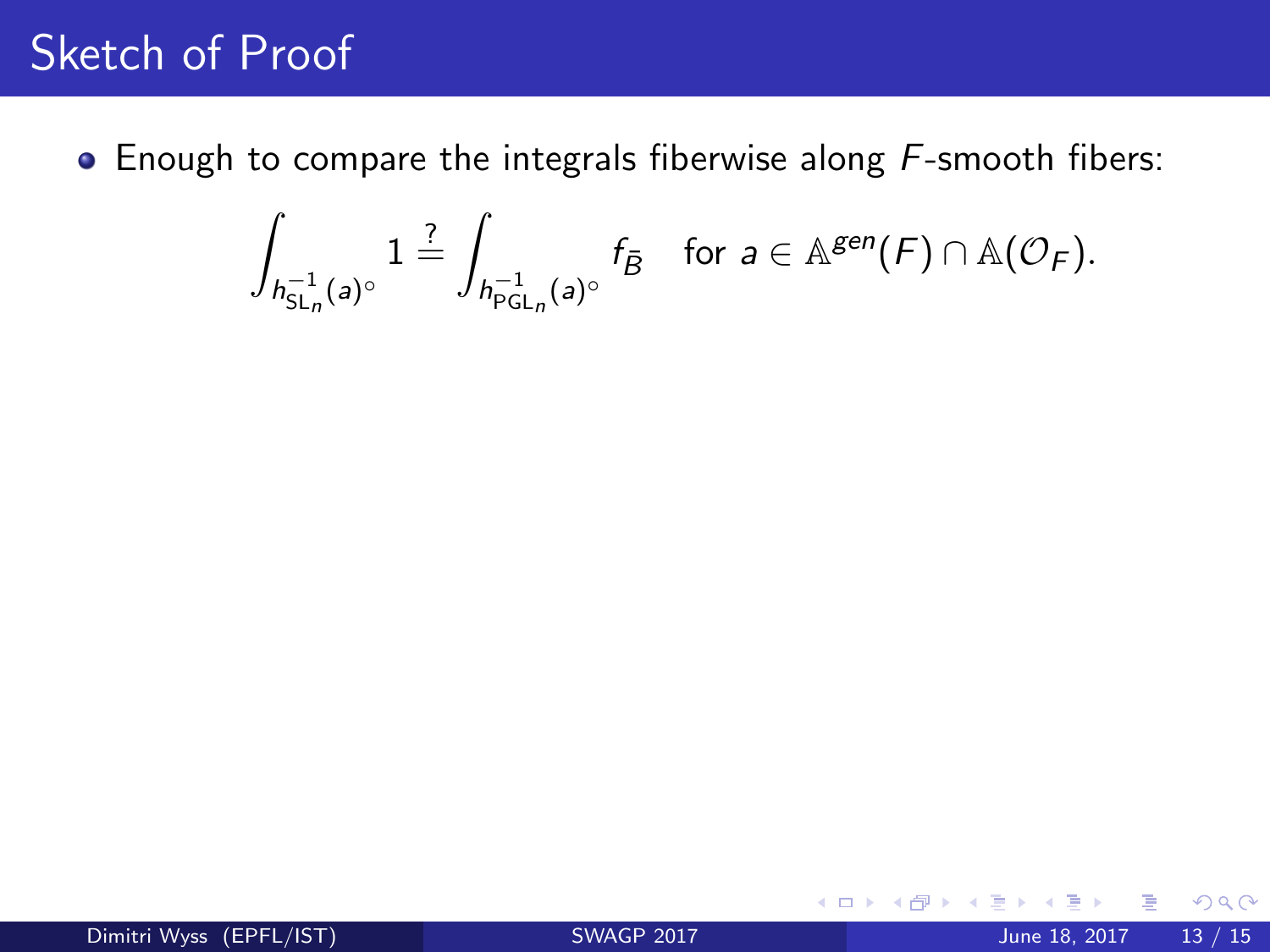# <span id="page-28-0"></span>Sketch of Proof

• Enough to compare the integrals fiberwise along F-smooth fibers:

$$
\int_{h^{-1}_{{\rm SL}_n}(a)^\circ}1\stackrel{?}{=}\int_{h^{-1}_{{\rm PGL}_n}(a)^\circ}f_{\bar{B}}\quad\text{for}\,\,a\in{\mathbb A}^{gen}(F)\cap{\mathbb A}({\mathcal O}_F).
$$

If  $h_{\sf SL}^{-1}$  $\overline{\mathsf{SL}}_n^{-1}(a)(F)=\emptyset$ , then

$$
\int_{h^{-1}_{\mathsf{PGL}_n}(\mathsf{a})^\circ}f_{\bar{B}}=0
$$

 $\epsilon$ 

by a character sum argument.

4 0 8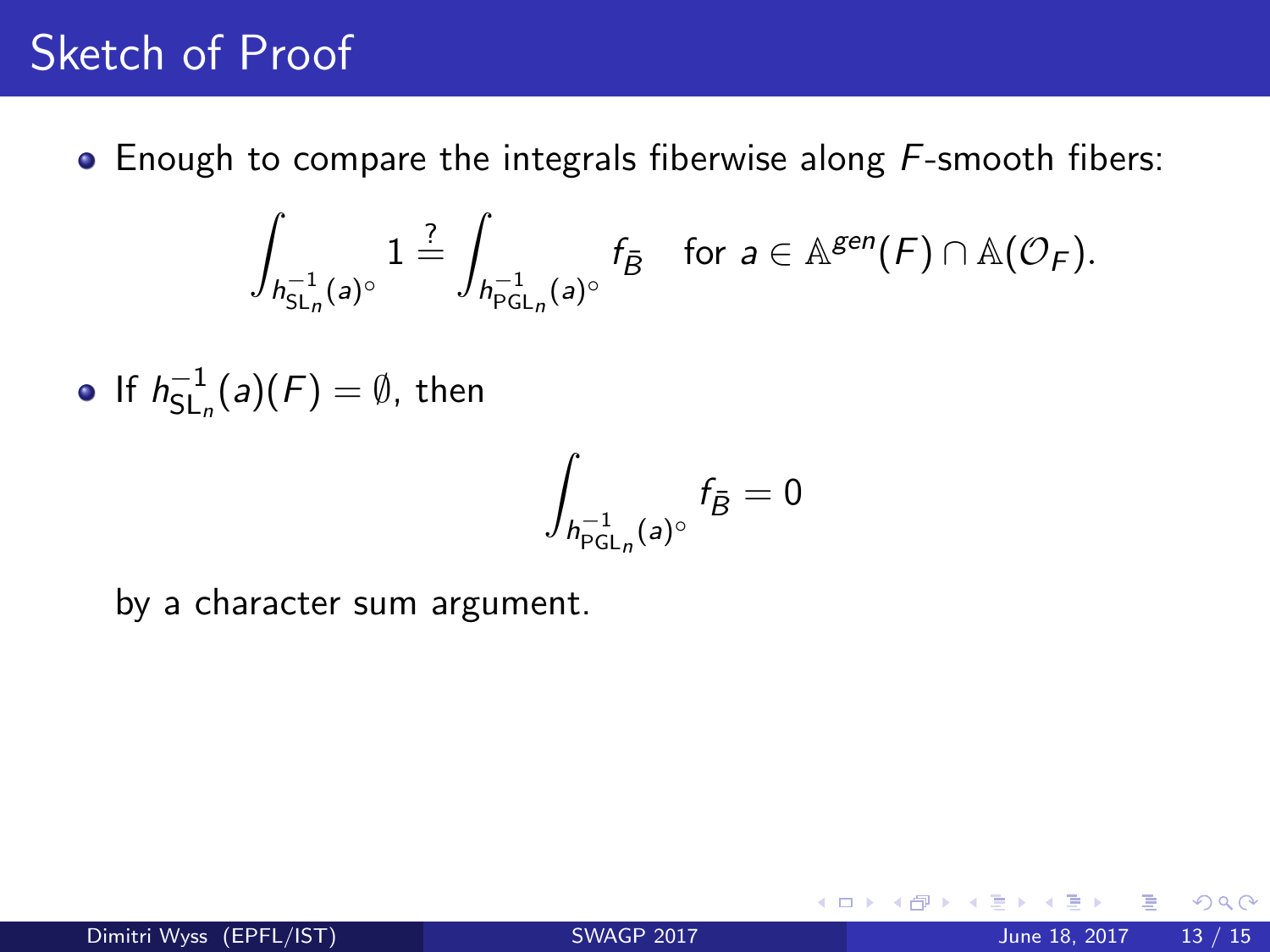# <span id="page-29-0"></span>Sketch of Proof

 $\bullet$  Enough to compare the integrals fiberwise along  $F$ -smooth fibers:

$$
\int_{h^{-1}_{{\rm SL}_n}(a)^\circ}1\stackrel{?}{=}\int_{h^{-1}_{{\rm PGL}_n}(a)^\circ}f_{\bar{B}}\quad\text{for}\,\,a\in{\mathbb A}^{gen}(F)\cap{\mathbb A}({\mathcal O}_F).
$$

• If 
$$
h_{\mathrm{SL}_n}^{-1}(a)(F) = \emptyset
$$
, then

$$
\int_{h^{-1}_{\mathsf{PGL}_n}(\mathsf{a})^\circ}f_{\bar{B}}=0
$$

by a character sum argument.

If  $h^{-1}_{\sf SI}$  $\overline{\mathsf{SL}}_n^{\mathsf{L}}(a)(\mathsf{F})\neq\emptyset$ , then  $f_{\bar{\mathcal{B}}}\equiv 1$  and

$$
\int_{h^{-1}_{\mathrm{SL}_n}(a)^\circ} 1 = \int_{h^{-1}_{\mathrm{PGL}_n}(a)^\circ} 1,
$$

by usi[n](#page-15-0)g the self duality of the isogeny  $\mathcal{P}_{\mathsf{SL}_n}\to\mathcal{P}_{\mathsf{PGL}_n}.$  $\mathcal{P}_{\mathsf{SL}_n}\to\mathcal{P}_{\mathsf{PGL}_n}.$  $\mathcal{P}_{\mathsf{SL}_n}\to\mathcal{P}_{\mathsf{PGL}_n}.$  $\mathcal{P}_{\mathsf{SL}_n}\to\mathcal{P}_{\mathsf{PGL}_n}.$  $\mathcal{P}_{\mathsf{SL}_n}\to\mathcal{P}_{\mathsf{PGL}_n}.$  $\mathcal{P}_{\mathsf{SL}_n}\to\mathcal{P}_{\mathsf{PGL}_n}.$  $\mathcal{P}_{\mathsf{SL}_n}\to\mathcal{P}_{\mathsf{PGL}_n}.$ 

 $\epsilon$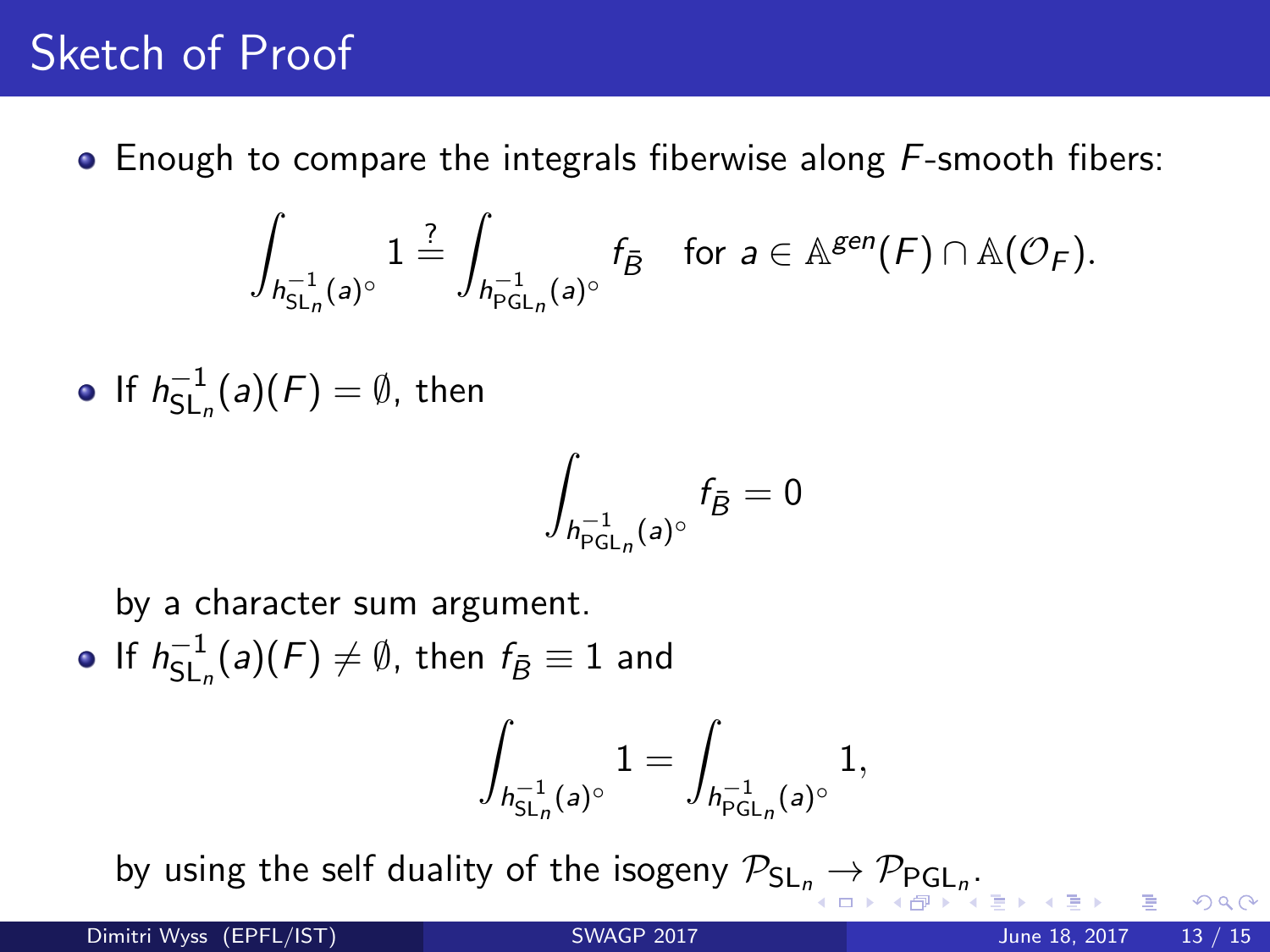# <span id="page-30-0"></span>**Consequences**

• The Weil pairing on the curve C gives an identification  $\Gamma\cong\Gamma^*=\mathsf{Hom}(\Gamma,\mu_\mathsf{n})$ . If  $\gamma\in\Gamma$  corresponds to the character  $\chi$  we have

$$
E^{\chi}(\mathcal{M}^d_{\mathsf{SL}_n}; x, y) = (xy)^{F(\gamma)} E^{\overline{B}_{\gamma}}((\mathcal{M}^d_{\mathsf{SL}_n})^{\gamma}/\Gamma; x, y).
$$

4 0 8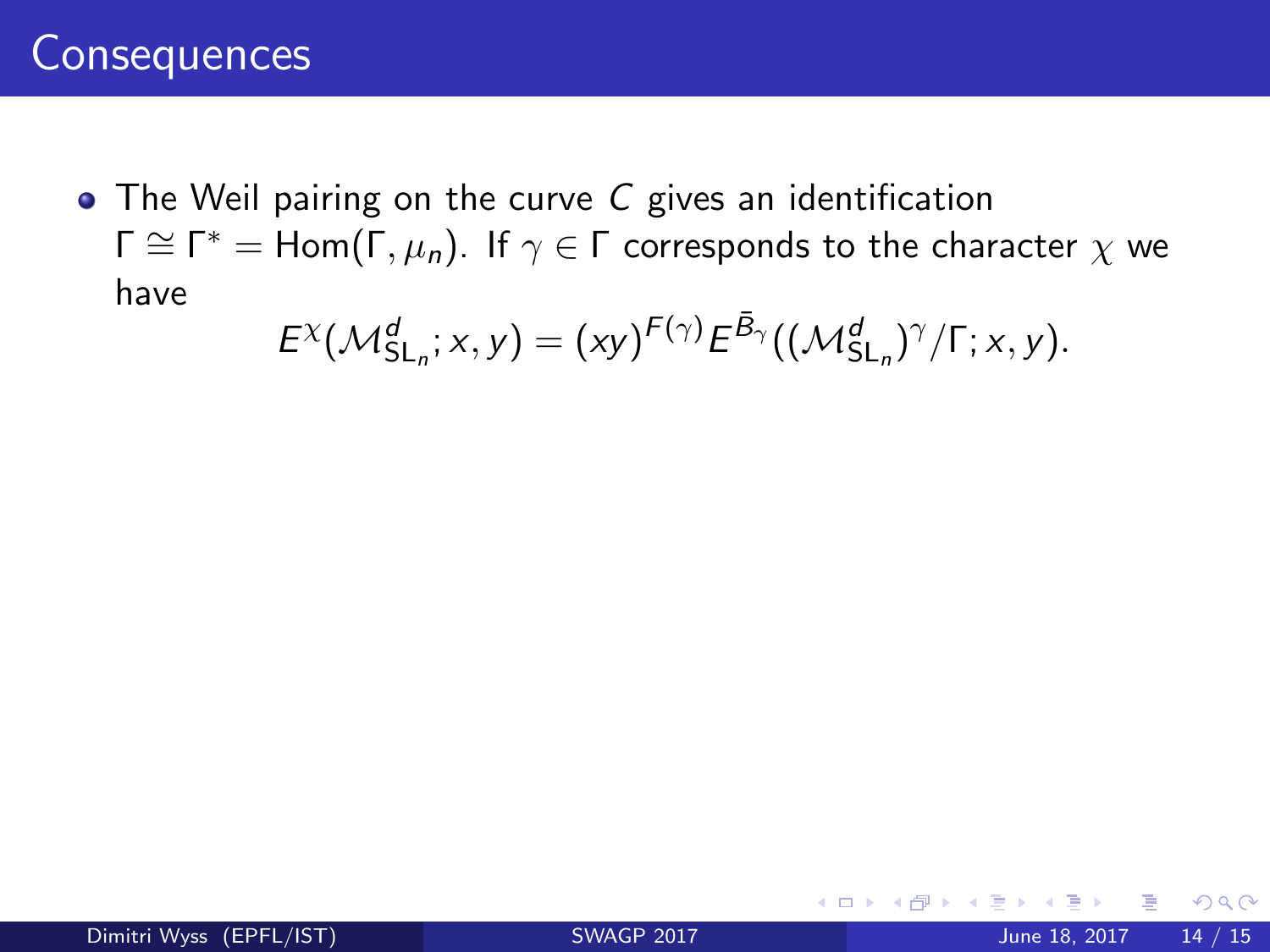# <span id="page-31-0"></span>**Consequences**

• The Weil pairing on the curve C gives an identification  $\Gamma\cong\Gamma^*=\mathsf{Hom}(\Gamma,\mu_\mathsf{n})$ . If  $\gamma\in\Gamma$  corresponds to the character  $\chi$  we have

$$
E^{\chi}(\mathcal{M}^d_{\mathsf{SL}_n}; x, y) = (xy)^{F(\gamma)} E^{\overline{B}_{\gamma}}((\mathcal{M}^d_{\mathsf{SL}_n})^{\gamma}/\Gamma; x, y).
$$

• For any  $a \in \mathbb{A}(\mathbb{F}_q)$  we have

$$
\#h_{\mathrm{SL}_n}^{-1}(a)(\mathbb{F}_q)=\#_{st}^{\bar{B}}h_{\mathrm{PGL}_n}^{-1}(a)(\mathbb{F}_q).
$$

4 0 8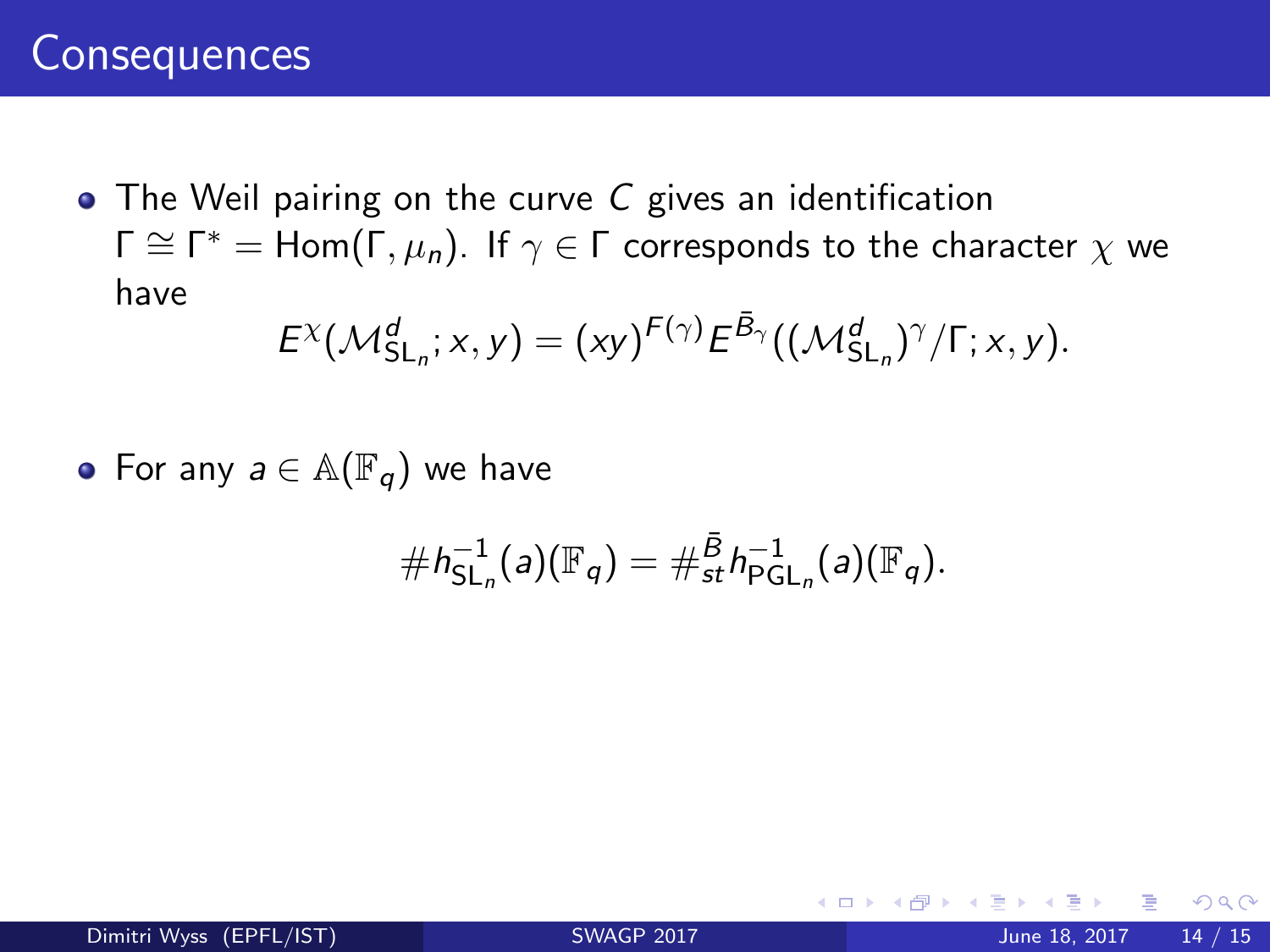# <span id="page-32-0"></span>**Consequences**

• The Weil pairing on the curve C gives an identification  $\Gamma \cong \Gamma^\ast= {\sf Hom}(\Gamma,\mu_n).$  If  $\gamma \in \Gamma$  corresponds to the character  $\chi$  we have

$$
E^{\chi}(\mathcal{M}^d_{\mathsf{SL}_n}; x, y) = (xy)^{F(\gamma)} E^{\overline{B}_{\gamma}}((\mathcal{M}^d_{\mathsf{SL}_n})^{\gamma}/\Gamma; x, y).
$$

• For any  $a \in \mathbb{A}(\mathbb{F}_q)$  we have

$$
\#h_{\mathsf{SL}_n}^{-1}(a)(\mathbb{F}_q)=\#\overset{\bar{B}}{\mathsf{s}}\,h_{\mathsf{PGL}_n}^{-1}(a)(\mathbb{F}_q).
$$

For any  $d'$  comprime to  $n$  we have

$$
E(\mathcal{M}_{\mathsf{SL}_n}^d; x, y) = E(\mathcal{M}_{\mathsf{SL}_n}^{d'}, x, y), \quad E(\mathcal{M}_{\mathsf{GL}_n}^d; x, y) = E(\mathcal{M}_{\mathsf{GL}_n}^{d'}; x, y).
$$